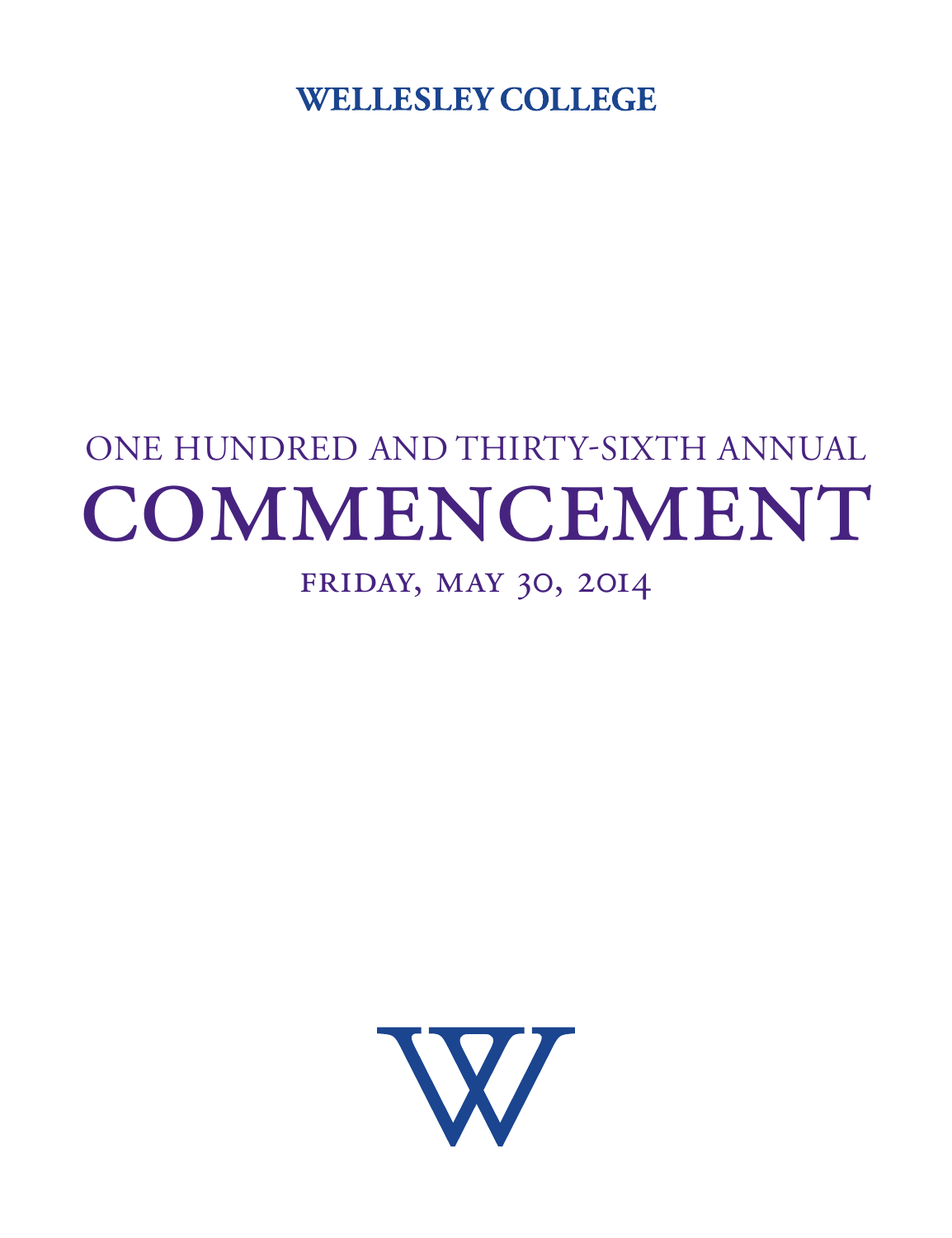#### **College Marshal** Corrine Taylor *Director of the Quantitative Reasoning Program*

#### **Marshal's Aides** John T. O'Keefe *Dean of the Class of 2014*

Joy Paradissis Playter *Dean of the Class of 2014*

#### **Trustee Marshals**

Corinne Gartner *Assistant Professor of Philosophy*

Tracy Gleason *Professor of Psychology*

### **Faculty Marshals**

Nick Doe *Senior Instructor in Chemistry Laboratory*

Wendy Hagen Bauer *Professor of Astronomy*

#### **Faculty Marshals for the Class of 2014**

Catia Confortini *Assistant Professor and Co-Director of the Peace and Justice Studies Program* 

Alexander Diesl *Assistant Professor of Mathematics*

#### **President's Aides**

Courtney C. Coile *Class of 1966 Associate Professor of Economics*

Carlos Ramos *Professor of Spanish*

**Junior Commencement Marshals**  Katherine Tran Sahitya Raja

**Junior Baccalaureate Marshals**  Sophie Gibert Arlevea Freeman

#### **marshals senior officers**

#### **Senior College Government Officers**

Joy Shri Das, *College Government President* Chusa Celine Hu, *College Government Vice President* Lillian Elizabeth Elsner, *Chief Justice* Maria Angela Brusco, *Student Bursar* Brittany Jewel Saunders, *Director of On-Campus Affairs* Safaya A. Fawzi, *Multicultural Affairs Coordinator* Lauren Ann Tonti, *House Presidents' Council – College Government Liaison*

#### **Senior Class Officers**

Erica Gyungwha Choo and Christie Hyelim Lee, *Co-Presidents* Alyxandra Caitlin Hopkins and Simran Kaur Virk, *Co-Vice Presidents* Valerie Jean Ludorf, *Treasurer* Trisha S. Vohra and Wenhua Sheng, *Co-Secretaries*

## **musicians**

#### **The Boston Brass Ensemble** Gregory Fritze, *Principal Conductor*

**Singers**

Emily Kirk Weddle '14 and Katherine Anne Sundstrom '14

#### **Carillonneurs** Emma Katherine Ambrogi '16 Margaret Angelini '85 Tiffany Chen '15 Jessie J. Lu '17 Daniel Ryan

Wellesley College celebrates the differences among its students while cultivating each student's individualism. By displaying flags at Commencement that represent the citizenship or, in some cases, dual citizenships of the students in the Class of 2014, we are proudly acknowledging our diversity and expressing our continued commitment to a global learning community.

Many graduates will be wearing colorful stoles draped over their gowns. These stoles are created by student organizations to show student affinity to an organization, leading to a variety of styles and designs.

The audience will remain seated until the academic procession has withdrawn.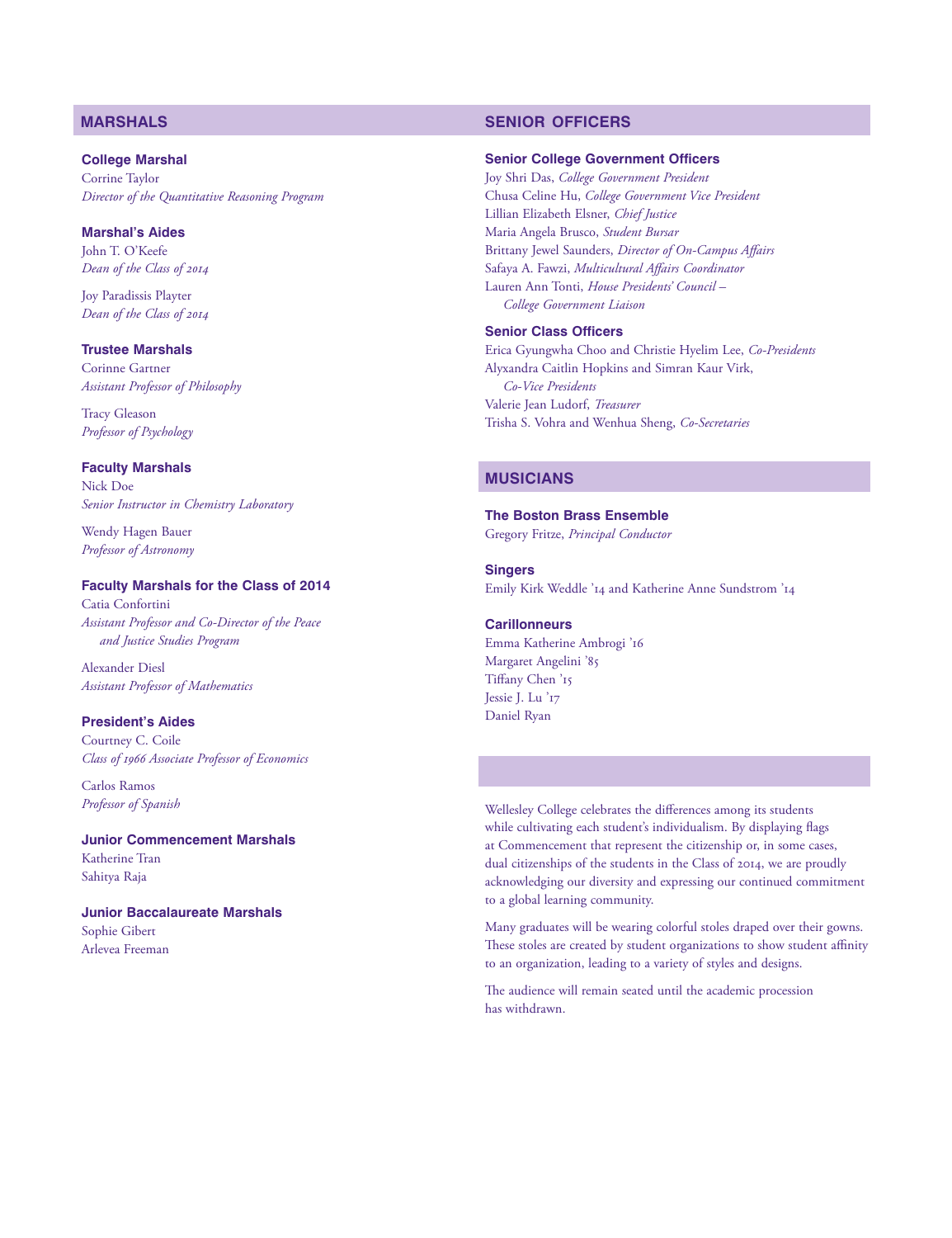#### **program**

#### **Prelude**

Festmusik der Stadt Wien *Richard Strauss* Canzon Septimi Toni no. 2 *Giovanni Gabrieli/arr. Robert King* Boston Strong *Gregory Fritze* Little Drummer Boy *Katherine K. Davis '14/arr. Gregory Fritze* Allmand and Galliard *William Brade*

#### **Senior Procession**

Trumpet Tune *Henry Purcell* Canzona per sonare no. 4 *Giovanni Gabrieli* Sonata no. 22 *Johann Pezel* Sonata from "Sonate et Canzoni" *Giovanni Battista Buonamente* Sonata no. 28 *Johann Pezel*

#### **Academic Procession**

Trumpet Voluntary *Henry Purcell/arr. John Corley* Two Fantasias *Adriano Banchieri/arr. Robert King* Honie Suckle *Anthony Holborne/arr. Robert King* Ronde and Salterelle *Tilman Susato*

**Invocation**  Kelly J. Stone, *Interim Dean of Religious & Spiritual Life*

**Welcome**  H. Kim Bottomly, *President*

**Student Address** Katherine Joh '14

**Pinanski Prize for Excellence in Teaching** 

**Announcements** H. Kim Bottomly

**Commencement Address** Sue Wagner '82

**Charge to the Class of 2014**  H. Kim Bottomly

#### **Conferring of the Bachelor of Arts Degree**

H. Kim Bottomly Andrew Shennan, *Provost and Dean of the College* Richard G. French, *Dean of Academic Affairs* Debra K. DeMeis, *Dean of Students* Kathryn Lynch, *Dean of Faculty Affairs*

#### **America the Beautiful**

- i O beautiful for spacious skies, For amber waves of grain, For purple mountain majesties Above the fruited plain! America! America! God shed His grace on thee And crown thy good With brotherhood From sea to shining sea!
- iv O beautiful for patriot dream, That sees beyond the years Thine alabaster cities gleam Undimmed by human tears! America! America! God shed His grace on thee And crown thy good With brotherhood From sea to shining sea!
	- *–Katharine Lee Bates, Class of 1880*

*(Please be seated.)*

#### **Benediction**

Kelly J. Stone

#### **Recessional**

Psalm 18 *Benedetto Marcello/arr. John Corley* Declamation *Emma Lou Diemer* Auld Lang Syne *Traditional* From "The Danserye" *Tilman Susato* I. La Mourisque

- III Ronde
- IV. Basse Danse Bergeret
- VI. Pavane Battaille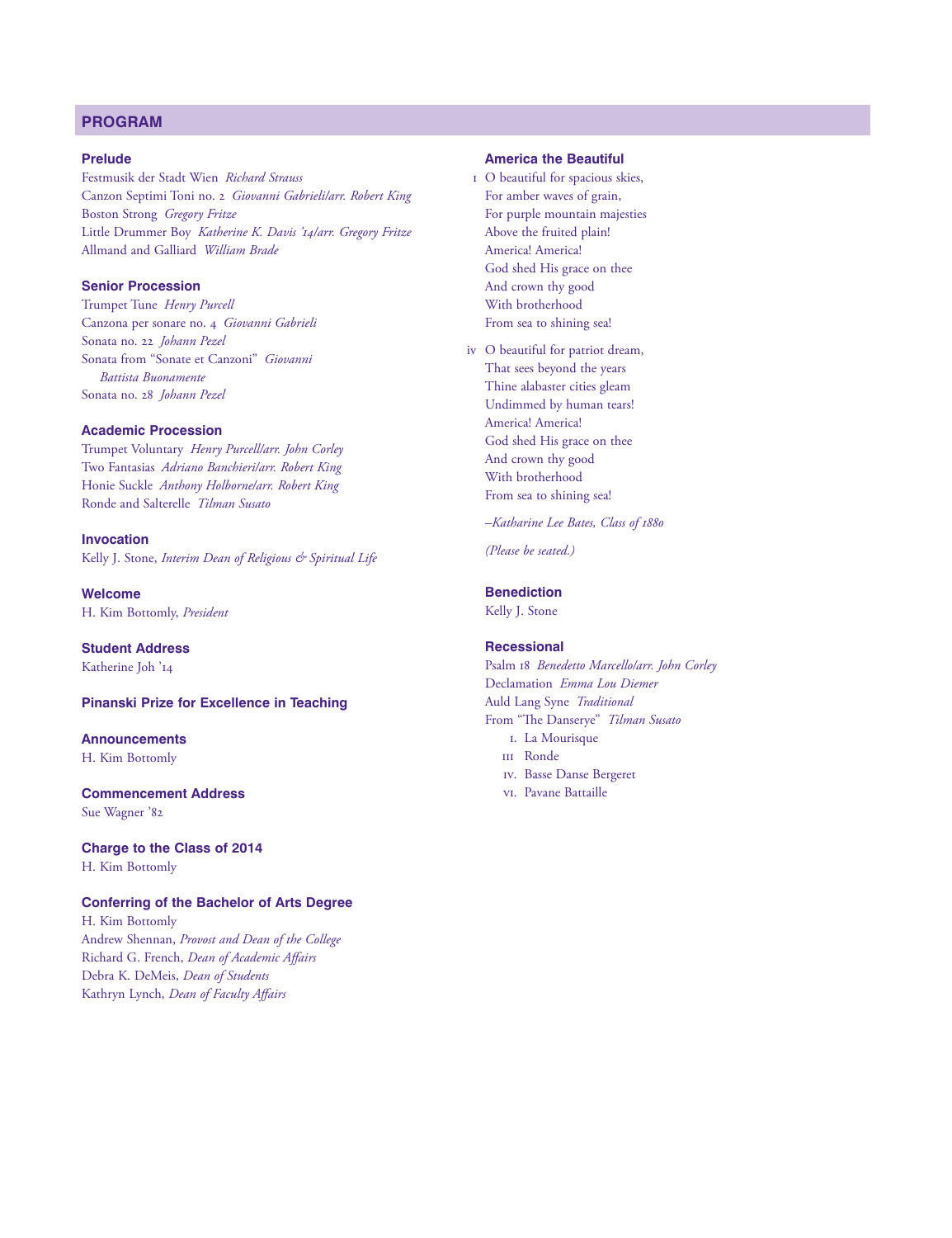#### **candidates for the degree of bachelor of arts**

Nour Jehan Abdulhay Orefield, Pennsylvania *Biological Sciences*

Hiba Sinan Abdulrazzak Breinigsville, Pennsylvania *Economics Political Science*

Madelaine Rebecca Abel Cambridge, Massachusetts *Psychology*

Lyndsey Taylor Abt Oakland, California *English*

Giovanna Elissa Acton Santa Barbara, California *International Relations – History Italian Studies*

Julia Nozomi Adams South Pasadena, California *Biological Sciences*

Ama Yeboaa Adi-Dako Accra, Ghana *English*

Hannah Levia Ahlblad Belmont, Massachusetts *Art History*

Sarena Lin Shan Ahmad Singapore, Singapore *Economics*

Pamela Akametalu Carson, California *Neuroscience*

Oluwakemi Loriade Akin-Olugbade Lagos, Nigeria *Psychology French Cultural Studies*

Sundus Isam Ahmed Al-Bayati Mamoon Baghdad, Iraq *Architecture Italian Studies*

Rayah Haidar Al-Farah Amman, Jordan *Economics*

Michelle Maria Al-Ferzly Beirut, Lebanon *Art History*

Dana Farhan Mohammed Al-Jawamis Amman, Jordan *International Relations – Political Science*

Asha Albuquerque Palo Alto, California *English Cognitive and Linguistic Sciences* Ayan A. Ali Tucker, Georgia *International Relations – Political Science*

Danielle Maxine Alvarado Mattituck, New York *English*

Mariam Amirkhanashvili Salt Lake City, Utah *Economics Political Science*

Maryam Amirsardary Paris, France *French*

Emily Faith Anderson Woodland, Maine *Cognitive and Linguistic Sciences*

Gabriella Marie Andriulli Barrington, Rhode Island *French Women's and Gender Studies*

Kerrin M. Arnold Woburn, Massachusetts *Classical Civilization*

Mika Fujita Asaba Bellevue, Washington *Neuroscience*

Micah Morgan Askins Temecula, California *English*

Olivia Belen Astran Santa Ana, California *Biological Sciences*

Hilary Lennox Ayers Coeur d'Alene, Idaho *Psychology*

Asha Ayub Portland, Maine *Health and Society*

Alyssa Fae Bacay Manchester, Connecticut *Biological Chemistry*

Claudia Hilliard Bach Stonington, Connecticut *Religion*

Linh Dieu Bach Hanoi, Vietnam *Architecture*

Andrea Jung Bae Northvale, New Jersey *Neuroscience*

Michelle Jing Bai King City, Ontario, Canada *Economics*

Olivia Anne Baker Saint Albans, Vermont *Peace and Justice Studies*

Sidrah Husain Baloch Newton Highlands, Massachusetts *Economics*

Matilda Kate Banker-Johnson Falmouth, Massachusetts *English Art History*

Marybeth Banks *English French*

Joud Saleh Saeed Baothman Jeddah, Saudi Arabia *Art History*

Rebecca Coen Barnard Shaker Heights, Ohio *American Studies*

Leigh Spencer Barton East Falmouth, Massachusetts *Environmental Studies*

Emily Bary Short Hills, New Jersey *Political Science*

Taylor Alaine Bass Houston, Texas *Cognitive and Linguistic Sciences Psychology*

Chelsey Leigh Phelan Baturin Williamsport, Maryland *Peace and Justice Studies French Cultural Studies*

Ellen Margaret Bechtel Lancaster, Pennsylvania *Environmental Studies*

Katja Julia Bego Amsterdam, Netherlands *Economics Political Science*

Najat Saeed Belayneh Boston, Massachusetts *Neuroscience*

April Adele Bello South Gate, California *Peace and Justice Studies*

Mary Elizabeth Benn Shelton, Washington *Art History*

Claire Ann Benson Bainbridge Island, Washington *English and Creative Writing*

Elizabeth Grace Padien Berdoff Greenwich, Connecticut *Theatre Studies*

Doris Chaya Berman Millerton, New York *History Chemistry*

Rebecca Elizabeth Bernstein Rochester, New York *Philosophy*

Kalyani Jane Bhatt Madison, New Jersey *Architecture*

Alixandra Helene Binney New Orleans, Louisiana *History*

Fernanda Mansour Bitar São Paulo, Brazil *Economics*

Victoria Allamanda Bledsoe Eagle River, Alaska *Political Science*

Shira Elyse Greenstein Bleicher Newton, Massachusetts *Biological Chemistry*

Jacquelyn Elizabeth Blum Hatboro, Pennsylvania *Chemistry*

Mavis Dufie Boamah Kumasi, Ghana *Chemistry Mathematics*

Adjoa Owusuah Boateng Ossining, New York *Africana Studies*

Emily Caroline Bodager Durham, North Carolina *Anthropology French Cultural Studies*

Kaitlin Shea Bohon Boston, Massachusetts *Neuroscience*

Dacie Mona Boyce Mattapan, Massachusetts *History*

Kristina Ann Bracero Sanford, Florida *Art History Classics*

Kaitlin Marie Bradshaw Wexford, Pennsylvania *Psychology Anthropology*

Ava Claire Bramson Jersey City, New Jersey *English*

Ms. Christina Breitenberg-Scavuzzo San Diego, California *English*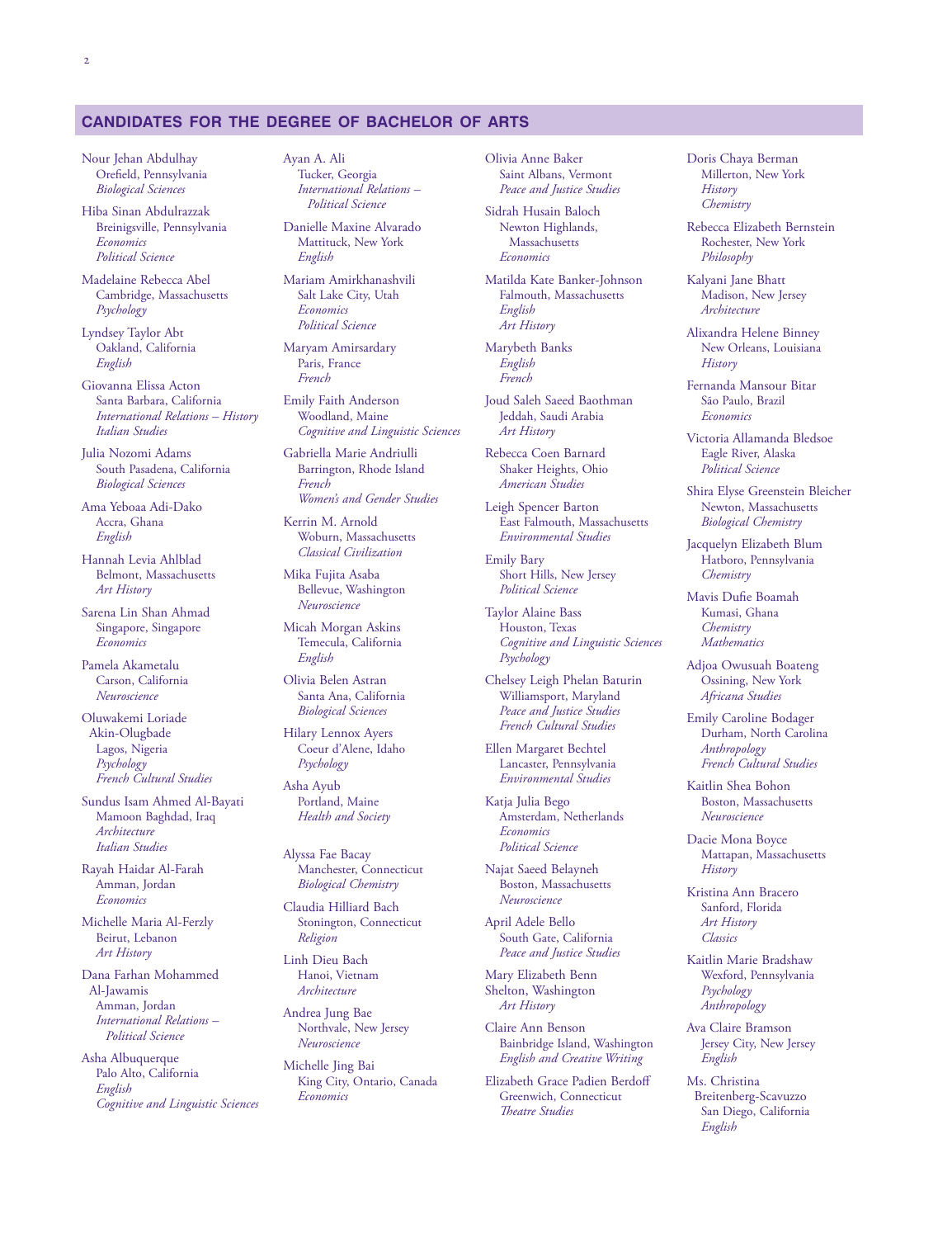Erika Lynne Brinzac New York, New York *Spanish*

Hayden Price Broberg Minneapolis, Minnesota *Political Science Cinema and Media Studies*

Felicia Marie Brown Jamaica, New York *Psychology*

Laura Elizabeth Bruno Tenafly, New Jersey *Mathematics Italian Studies*

Maria Angela Brusco Scarsdale, New York *Philosophy Economics*

Caeden Lahr Brynie Newton, Massachusetts *History*

Madeline Burke Buckley Wellesley, Massachusetts *American Studies*

Catherine Lucille Burdge Killingworth, Connecticut *American Studies*

Samantha Grace Burke Lansdale, Pennsylvania *Cognitive and Linguistic Sciences German Studies*

Kayleigh Nicole Butler Chesterfield, Michigan *English Economics*

Jinyoung Byun Perth, Australia *Theatre Studies*

Loren Siobhan Cahill Saint Louis, Missouri *Africana Studies*

Christine Elizabeth Campbell Overland Park, Kansas *English*

Lena Julia Porter Cardoso Seattle, Washington *Economics*

Mary Elizabeth Carter Pittsburgh, Pennsylvania *History*

Marguerite Capucine Casanova New York, New York *Philosophy Political Science*

Gissell Faviola Castellon Miami, Florida *Mathematics French*

Julie Ellen Censullo Snoqualmie, Washington *Religion French*

Karishma Chadha Warren, New Jersey *Computer Science*

Eileen Yee Lin Cham Kota Kinabalu, Malaysia *Comparative Literature Art History*

Mei-Yee Chan Lexington, Massachusetts *Biological Sciences Chinese Language and Culture*

Ariel Ginn Chao Carlsbad, California *Economics Chinese Language and Culture*

Charmaine Jannelle Charmant Jamaica, New York *Africana Studies*

Christine Elise Chen Princeton Junction, New Jersey *Music*

Lauren Elise Chen Monmouth Junction, New Jersey *English*

Wendy Chen Acton, Massachusetts *English Studio Art*

Adrienne Chloe Cheng Thornhill, Ontario, Canada *Biological Sciences*

Grace Olivia Cheng Clarksville, Maryland *Philosophy*

Helen Cheng New York, New York *Economics Chinese Language and Culture*

Juliette L.M. Chevallier Laguna Niguel, California *Applied Mathematics*

Constance Chien Westport, Connecticut *French English*

Michelle Chien Arcadia, California *History Economics*

Ashley Francesca Chin Northbrook, Illinois *Biological Sciences*

Jasmin Amanda Chin South Richmond Hill, New York *Peace and Justice Studies*

Sarah Dahae Choe Alpharetta, Georgia *Economics*

In-Kyung Jennifer Choi Atlanta, Georgia *Studio Art*

Sae Bom Choi Seoul, Republic of Korea *Sociology*

Yong Wei Chong Perak, Malaysia *Philosophy*

Erica Gyungwha Choo Okemos, Michigan *Psychology*

Kathryn Nicole Christman Dulles, Virginia *Media Arts and Sciences*

Kathryn Lockwood Clark Traverse City, Michigan *Japanese Language and Culture*

Sarah Rogers Clarkson Waterville Valley, New Hampshire *Biological Sciences*

Sandra Ruth Cleveland Lockport, New York *Psychology Economics*

Kendall Ann Clites Austin, Texas *Music*

Julia F. Cohen Mamaroneck, New York *English Classical Civilization*

Lyndsay Renee Coleman Warren, Michigan *Media Arts and Sciences*

Courtney Jane Collins Oyster Bay, New York *American Studies Architecture*

Arielle Annette Concilio Brooklyn, New York *English* 

Erin Marie Connolly Shickshinny, Pennsylvania *Biological Sciences*

Amanda Coronado Sacramento, California *Anthropology*

Campbell E. Curry-Ledbetter Little Rock, Arkansas *Political Science Spanish*

Sydney Shailo Cusack Carlisle, Massachusetts *English*

Melissa Marie D'Andrea Middletown, Connecticut *Biological Chemistry Spanish*

Vivian Yang Dai Stamford, Connecticut *Psychology American Studies*

Bao-Minh Thi Dang Flushing, New York *Chemistry*

M˜y Hoa Dao Nashville, Tennessee *Neuroscience*

Karin Darakananda San Francisco, California *Biological Sciences*

Deborah Jermay Darlington Honolulu, Hawaii *Music*

Joy Shri Das Saint Louis, Missouri *Political Science*

Nathalie Ann Davidson Palmetto Bay, Florida *English*

Erin Louise Davis Chevy Chase, Maryland *Computer Science Mathematics*

Eve Catherine Davis Chicago, Illinois *International Relations – History*

Sara Domenica Del Balzo Portland, Oregon *Spanish Medieval/Renaissance Studies*

Kalina Yingnan Deng Starkville, Mississippi *Philosophy*

Beatrice Grace Denham Davidson, North Carolina *Architecture*

Bailey Morgan Desmond Cotati, California *Economics Philosophy*

Linda Ding Taipei, Taiwan *Computer Science*

Shirley Doan Shrewsbury, Massachusetts *Environmental Studies English and Creative Writing*

Erica Jacqueline Dohring Paradise Valley, Arizona *Mathematics*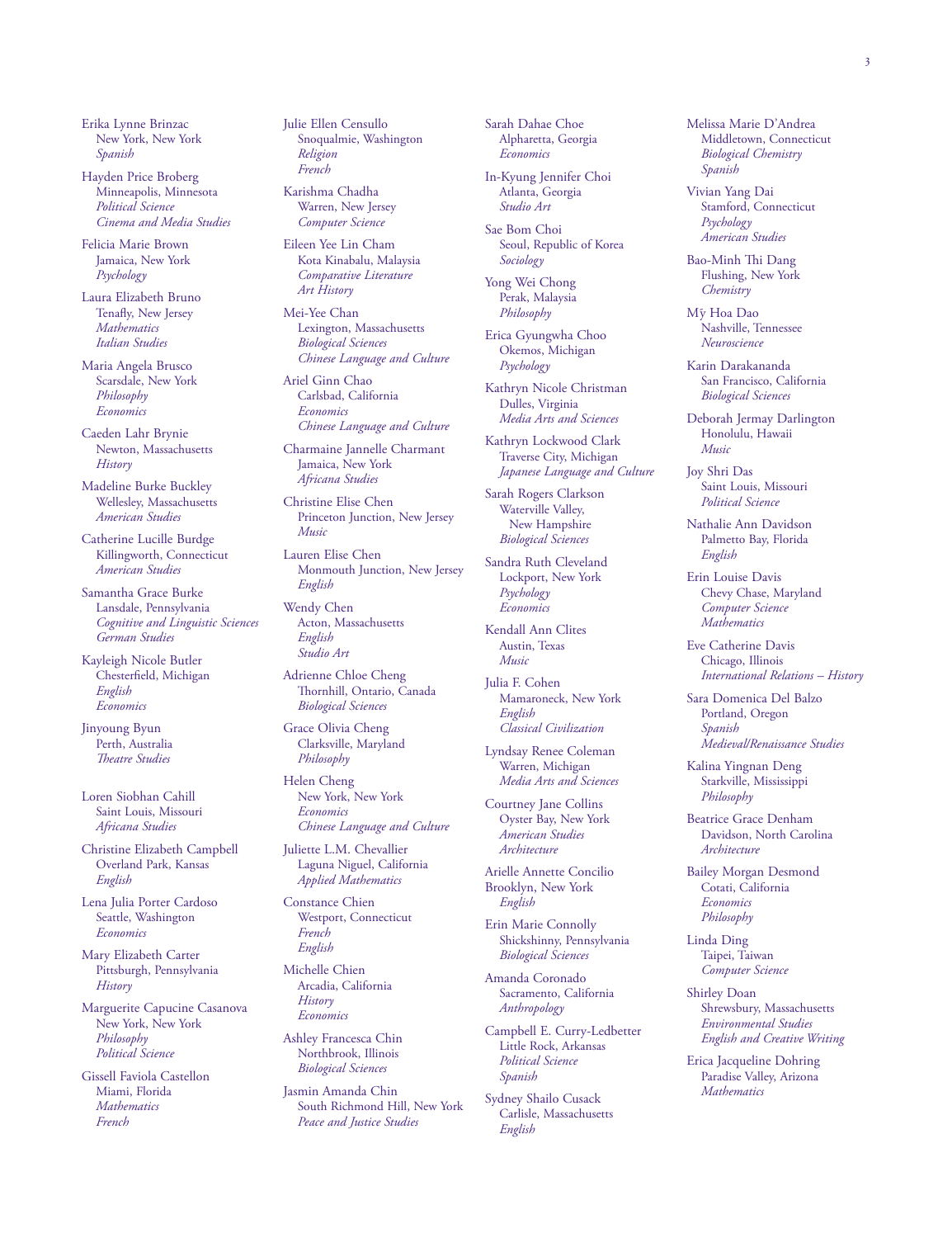Daisy May Dowdall Toronto, Ontario, Canada *History*

Helen Field Driftmier Stockton, California *Economics Cinema and Media Studies*

Carol Suarez Duarte Cambridge, Massachusetts *Anthropology*

Charlotte Elizabeth Dunn Durham, North Carolina *Biological Sciences*

Sheena Lindsay Dupuy Hopkinton, Massachusetts *Neuroscience*

Beatrice Wallis Egan Southampton, New York *Art History*

Jayne Marie Ellis Mishawaka, Indiana *Psychology*

Mona Imam Elminyawi Watervliet, New York *Urban Studies*

Lillian Elizabeth Elsner Due West, South Carolina *Philosophy Biological Sciences*

Chelsea Shea Ennen Bryan, Ohio *English Theatre Studies*

Elisabeth Karin Ericksen Frederick, Maryland *Peace and Justice Studies*

Daniele Evangelista Leite da Silva Londrina, Parana, Brazil *Chemistry East Asian Studies*

Katherine Wade Eyring Silver Spring, Maryland *Neuroscience*

Jiaqi Fan Beijing, People's Republic of China *Economics History*

Laura Fandiño Rubio Westford, Massachusetts *Biological Sciences Italian Studies*

Alessandra Farach Guatemala City, Guatemala *Economics*

Emma Charlotte Farrow Wyoming, Ohio *International Relations – History* Safaya A. Fawzi Northbrook, Illinois *Political Science*

Monica Starr Feldman Suffern, New York *Computer Science*

Ilta Ferko Philadelphia, Pennsylvania *Political Science*

Cristina Louise Ferlauto Richmond, Indiana *Economics*

Sarah Danielle Finkelstein East Brunswick, New Jersey *Neuroscience*

Samantha Jean Flattery Santa Barbara, California *Philosophy*

Camylle Jade Fleming Beltsville, Maryland *Women's and Gender Studies Africana Studies*

Wendy M. Foo Dublin, Ohio *Economics Chinese Language and Culture*

Lauren Jayne Foster Safety Harbor, Florida *English Cinema and Media Studies*

Melody Fowler Las Vegas, Nevada *Economics*

Nicole Ordonez Francisco Taguig City, Philippines *Computer Science*

Gabriella Floreen Freda Walnut Creek, California *Psychology*

Rebecca Sophie Freeman-Slade Boston, Massachusetts *American Studies Architecture*

Mary Elizabeth French Andover, Massachusetts *French*

Olivia Posth Froehlich San Francisco, California *Environmental Studies*

Alexandra Anna Fuiks Brookfield, Wisconsin *Computer Science*

Simone Akemi Fukuda Chavannes De Bogis, Switzerland *Political Science*

Madeline Elizabeth Furlong Mount Vernon, Washington *Women's and Gender Studies*

Bacall Illyra Furmaniuk Charlotte, North Carolina *Economics*

Ildiko Maria Gaal Raleigh, North Carolina *Neuroscience*

Stephanie Lydia Gall Chico, California *English Neuroscience*

Caroline Alice Gallagher Topsfield, Massachusetts *Computer Science Economics*

Kelly Marie Gallagher Millis, Massachusetts *Spanish Art History*

Arantxa Gallegos Lynwood, California *Latin American Studies Anthropology*

Emily Frances Gamber Bethlehem, Pennsylvania *Women's and Gender Studies American Studies*

Joanna Guadalupe Garcia Phoenix, Arizona *Spanish Psychology*

Amanda M Gardner Bryant, Arkansas *Geobiology*

Camille Simone Gardner Anthem, Arizona *Spanish Economics*

Layla Amanda Gardner Brooklyn, New York *Cognitive and Linguistic Sciences*

Stephanie Lynn Gebhardt Phillips Ranch, California *Environmental Studies*

Lara Nicole Gechijian Lincoln, Massachusetts *Biological Chemistry*

Alexandra Lauryn Geffrey Los Alamitos, California *Chemistry*

Emily Lucille Gell Baldwinsville, New York *International Relations – History*

Sarah Winspear Merriam George Houston, Texas *Geosciences*

Yrianna Natalie Germosen West New York, New Jersey *Psychology*

Lelia Gabriela Gessner Iowa City, Iowa *Biological Chemistry*

Chanel Gabrielle Geter Belleville, Michigan *Sociology American Studies*

Reyna Camille Gilbert Accokeek, Maryland *Africana Studies*

Caroline Frances Glennon Gray, Maine *History*

Radhika Goenka Mumbai, India *Psychology*

Emily Beckwith Goettler New Canaan, Connecticut *Economics Biological Sciences*

Erin Kristin Golden Westfield, Massachusetts *History*

Caroline Jael Golub Huntington, New York *Sociology English*

Catalina Gonzalez Alhambra, California *Comparative Literature*

Jessica Priscila Gonzalez Sylmar, California *Economics*

Mallika Govindan Lancaster, Massachusetts *Biological Sciences*

Hayley Thompson Goydan Chester, New Jersey *Economics Chinese Language and Culture*

Elizabeth Ann Grab Brookline, Massachusetts *Art History*

Diana Michelle Granger Glencoe, Illinois *Spanish Computer Science*

Aisha Marie Green Washington, District of Columbia *English French*

Kristen Louise Green Chula Vista, California *Spanish Political Science*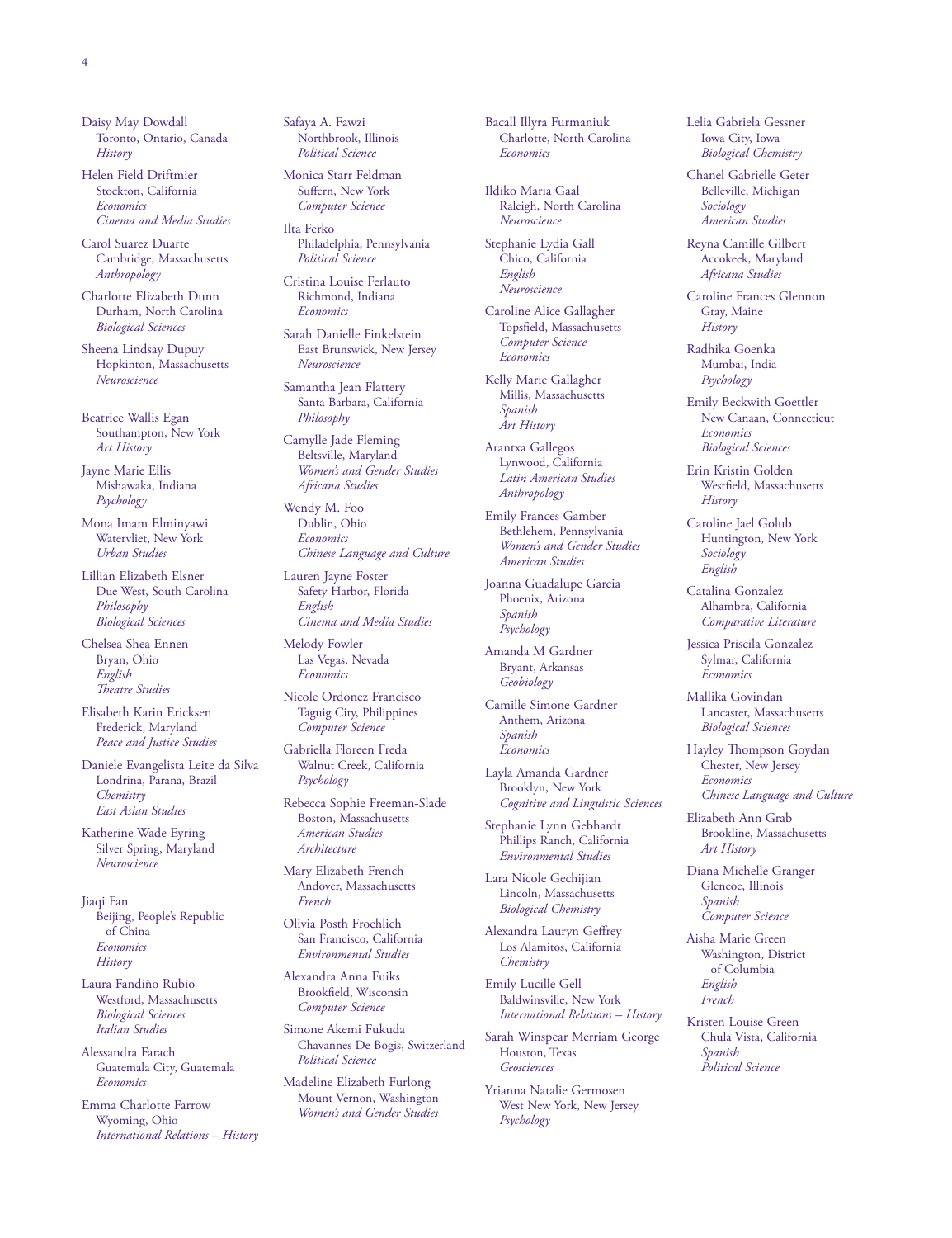Caitlin Jo Greenhill Caldera Washington, District of Columbia *Studio Art Art History*

Vannessa Kristen Greenleaf San Marino, California *Theatre Studies English*

Natalie Jean Griffin Billings, Montana *Economics Chinese Language and Culture*

Casey Erin Grote Farmingdale, New York *Media Arts and Sciences*

Alexandra Magdalena Grzywna Framingham, Massachusetts *English*

Jennifer Gu Flushing, New York *Political Science*

Mabelly Guerrero Jamaica, New York *Neuroscience*

Anika Maya Guha Louisville, Colorado *Neuroscience*

Cassie Guo Beijing, People's Republic of China *Economics*

Nayni Gupta Shimla, India *Economics*

Rosa Imelda Guzman Nashville, Tennessee *Psychology*

Michaela Rachel Haffner Shavano Park, Texas *Art History French*

Sarah Alana Halbert Northbrook, Illinois *Neuroscience*

Emma Denton Haley Charleston, South Carolina *Media Arts and Sciences*

Traci Akemi Hamanaka Burbank, California *Environmental Studies*

Anne Hamilton Stone Mountain, Georgia *Economics Women's and Gender Studies*

Annie L. Han Diamond Bar, California *Media Arts and Sciences*

Xiaolu Han Hummelstown, Pennsylvania *East Asian Studies English*

Rachel Lee Harris Mount Airy, North Carolina *Biological Sciences*

Laura Alice Harris-Schlotterbeck Pickerington, Ohio *Economics*

Kaley Teresa Haskell Little Deer Isle, Maine *English*

Shyaan Zahra Hasnain London, United Kingdom *Political Science*

Nicole Elise Hatem Lowell, Massachusetts *Biological Sciences*

Emily Grey Hawkins Glen Cove, New York *Classics Art History*

Hannah Elizabeth Herde New Canaan, Connecticut *Physics Classical Civilization*

Kelsey Nicole Heroux York, Maine *Sociology*

Imani Caroline Higginson Amherst, Massachusetts *Art History*

Victoria M. Hills Kenmore, New York *History* 

Anne May Hofmeister Southbury, Connecticut *Religion South Asian Studies*

Jane Jung Ryun Hong Flushing, New York *English*

Alyxandra Caitlin Hopkins Hilo, Hawaii *Economics*

Anastasia Tianqi Hou Potomac, Maryland *Economics*

Katherine S. Howe Lexington, Massachusetts *Psychology*

Amy Hu Nanuet, New York *East Asian Studies Computer Science*

Chusa Celine Hu Sharon, Massachusetts *Economics Art History*

Jiun-Yiing Hu Toronto, Ontario, Canada *Neuroscience*

Susan Alice Huang Madison, Wisconsin *Economics*

Sarah Jane Bearon Huber Durham, North Carolina *Sociology*

Charlotte Jude Hulme Alma, Michigan *Political Science*

Mollie Smith Hutchings Argyle, New York *Anthropology History*

Tori Alexandra Hysko Jacksonville, Florida *Neuroscience*

Eri Rachel Ichijo Pully, Switzerland *Sociology*

Karalyn Anne Indrelie Mahtomedi, Minnesota *Biological Sciences*

Michiko Ozawa Inouye Belmont, Massachusetts *Music*

Taylor Ashley Irons Saint Louis, Missouri *Psychology*

Grace Melone Jackson Brooksville, Maine *Neuroscience*

Sapna Kumari Jain Memphis, Tennessee *Political Science*

Justyna Jakubaszek Chicago, Illinois *Political Science Psychology*

Elizabeth Miranda Jaye Windermere, Florida *Classics*

Soobin Jeon Kingaroy, Australia *Mathematics Art History*

Janet Won Jeong San Diego, California *Psychology*

Sookyo Jeong Kyunggi-do, Republic of Korea *Economics*

Amyeo Afroz Jereen Bronx, New York *Neuroscience*

Diana Daoxing Jing Rockville, Maryland *Biological Sciences*

Katherine Joh Millbrae, California *International Relations – Political Science*

Lindsay Renee Johnson Bellingham, Washington *Psychology*

Julie Johnston Chicago, Illinois *Russian Area Studies*

Morgan Grace Johnstonbaugh Gibsonia, Pennsylvania *Sociology*

Gabrielle Diamanta Jones Wellesley, Massachusetts *International Relations – Political Science Sociology*

Kira M. Jordan Waterbury Center, Vermont *Russian*

Irene Grace Juang Wayzata, Minnesota *Economics Computer Science*

Maria Jun Arlington, Massachusetts *Chemistry*

Raeesah Kabir Hauppauge, New York *International Relations – History*

Charlotte Diane Kagan New York, New York *History*

Abigail Jane Kanyer Mequon, Wisconsin *Chemistry*

Kellen Marie Kartub Manhattan Beach, California *Chemistry*

Sara Sommer Kaufman Portsmouth, New Hampshire *Studio Art*

Anjali Lea Kayal Greenwood Village, Colorado *Mathematics*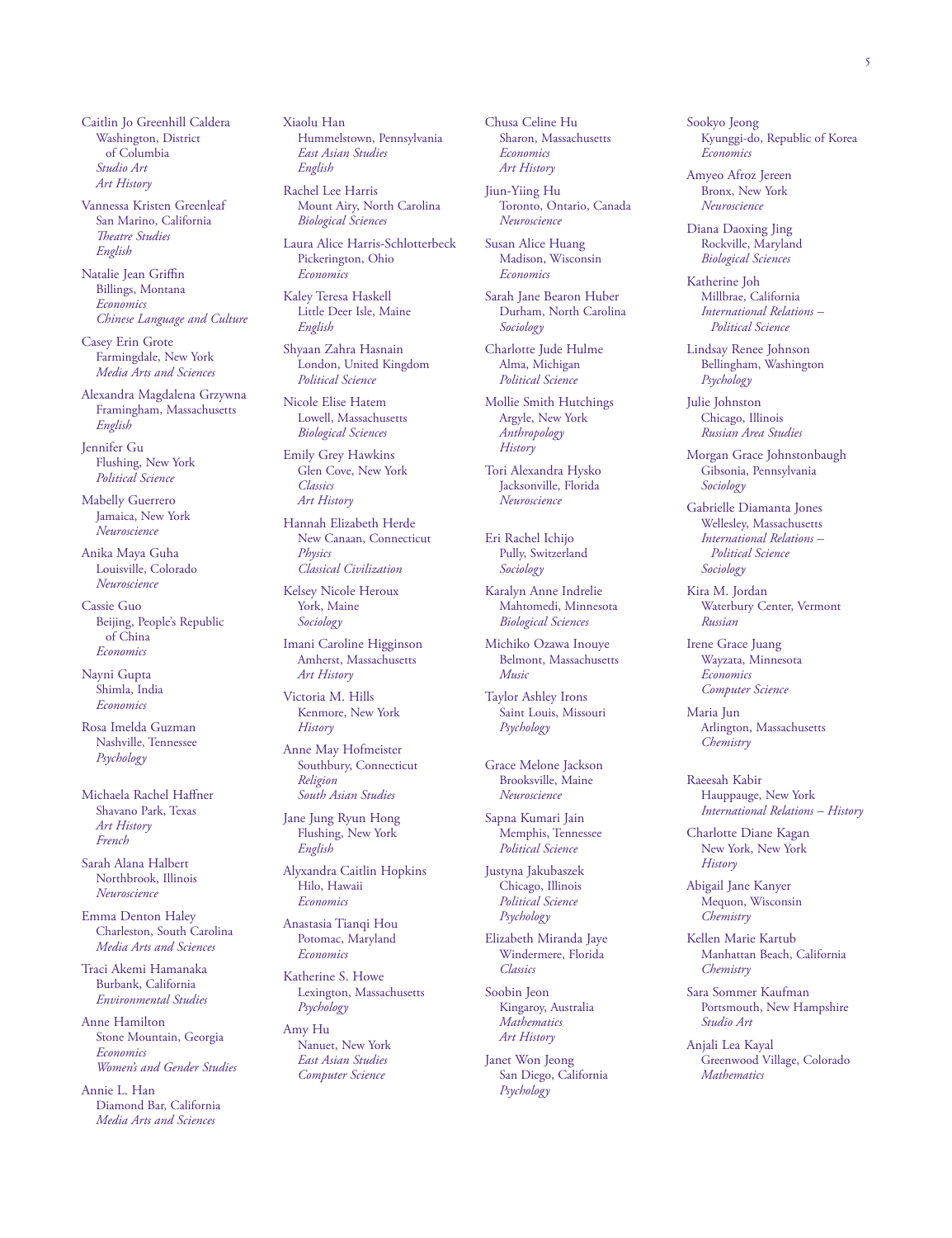Alyssa Joy Kayser-Hirsh Amherst, Massachusetts *Music American Studies*

Alexa Patricia Keegan East Moriches, New York *Psychology French*

Marieta Kenkovova Banska Bystrica, Slovakia *Economics*

Cardin Kennedy Hollis, New Hampshire *Anthropology*

Keira Colleen Kennedy Chicago, Illinois *English Economics*

Kelly Huntley Kern Palm Beach, Florida *Political Science*

Tess Alexandra Kerwin Washington, District of Columbia *Economics*

Kat Yung Keung Temple City, California *Economics*

Ashley Ellen Kim New Brighton, Minnesota *Economics*

Chelsea Kim Sammamish, Washington *Psychology*

Doyun Kim Boston, Massachusetts *English Sociology*

Soomi Kim Wellesley, Massachusetts *Economics English*

Sung Kim Seoul, Republic of Korea *Media Arts and Sciences*

Rebecca Haffer Kimball Waban, Massachusetts *Economics Spanish*

Kaitlyn Frances Marie Kirkaldy Middlebury, Vermont *International Relations – Political Science*

Julia Klaips Hunlock Creek, Pennsylvania *Biological Chemistry*

Shawna Brenna Kleftis Chaumont, New York *International Relations – Political Science*

Mackenzie Alexandra Klema Charlestown, New Hampshire *History Environmental Studies*

Amy Ko Closter, New Jersey *Biological Sciences*

Rinda Ko San Francisco, California *Neuroscience*

Wan-Ling Clarissa Ko Taiwan, Taiwan *Economics French*

Shikah Kofie Far Rockaway, New York *Women's and Gender Studies*

Olivia Veronica Rose Kotsopoulos Marlborough, Massachusetts *Computer Science Mathematics*

Gabriela Kovacikova Hanover, New Hampshire *Health and Society*

Milana Kuzmanovic´ Banja Luka, Bosnia and Herzegovina *Economics East Asian Studies*

Irene Clara Kwok Forest Hills, New York *Computer Science East Asian Studies*

Julie Jungyeon Kwon Denver, Colorado *Chemistry*

Michelle Sau Ling Lam Morris Plains, New Jersey *Economics Mathematics*

Megan Lynne Lambert Upland, California *Environmental Studies*

Gabriela Alicia Lanza Ridgefield, Washington *Media Arts and Sciences*

Sirinya Laochinda Bangkok, Thailand *Architecture*

Brigitte Arianne Laukien Lincoln, Massachusetts *History*

Yu Mei Lay He Santiago, Chile *Economics*

Uyen Hoang Le Dorchester, Massachusetts *Economics Italian Studies*

Dominique Rose Ledoux Harvard, Massachusetts *Art History*

Anita Lee Quincy, Massachusetts *Japanese Language and Culture*

Charlene Alexandra Lee West Covina, California

*History* Christie Hyelim Lee Lewisville, Texas *Political Science*

Cicia Xingye Lee Troy, Michigan *Economics*

Eda Daeh Lee North Wales, Pennsylvania *International Relations – Political Science*

Hye Won Lee La Habra, California *Spanish Neuroscience*

Hyun-Ji Lee Edina, Minnesota *International Relations – Economics*

Jordan Eun-Hae Lee Middletown, Rhode Island *International Relations – Political Science*

So Yeun Christine Lee Gyeonggi-do, Republic of Korea *Chemistry*

Soo Yeon Lee Mission Viejo, California *Economics*

Stephanie Lee Bridgewater, New Jersey *Computer Science*

Young-Ah (Lucy) Lee Gaithersburg, Maryland *Chemistry*

Frances Grace Leeson Cumming, Georgia *History*

Tiange Lei Ann Arbor, Michigan *Economics*

Leslie Janine Leong Sacramento, California *Health and Society*

Katherine Elizabeth Leung Albuquerque, New Mexico *Political Science History*

Xiang Diamond Li Shanghai, People's Republic of China *Economics*

Yang Li Cranbury, New Jersey *English*

Yikang Li Cambridge, Massachusetts *Mathematics Economics*

Catherine Nelson Lillard Ann Arbor, Michigan *Economics*

Katherine Elizabeth Limoncelli Port Chester, New York *Psychology*

Emily Lin Taipei, Taiwan *Media Arts and Sciences*

Jennifer Tsai Lin Yorktown, Virginia *East Asian Studies Economics*

Haley Hsiu Wen Ling Honolulu, Hawaii *History*

Eden Cartwright Littrell Wombarra, Australia *Political Science*

Grace Liu Columbia, Maryland *Sociology*

Mengyuan Liu Cambridge, Massachusetts *Mathematics Economics*

Patricia Louise Liu Branford, Connecticut *East Asian Studies*

Sophia Liu West Windsor, New Jersey *Environmental Studies*

Nicole Annette Lobodzinski Alexandria, Virginia *Spanish Environmental Studies*

Jane Elizabeth Lodwick Chesterland, Ohio *Chemistry*

Emily E. Loftis Elida, Ohio *Classical Civilization*

Tatyana Mariah Logan Hillsboro, New Hampshire *Biological Sciences*

Margot Laetitia Loi Paris, France *Sociology*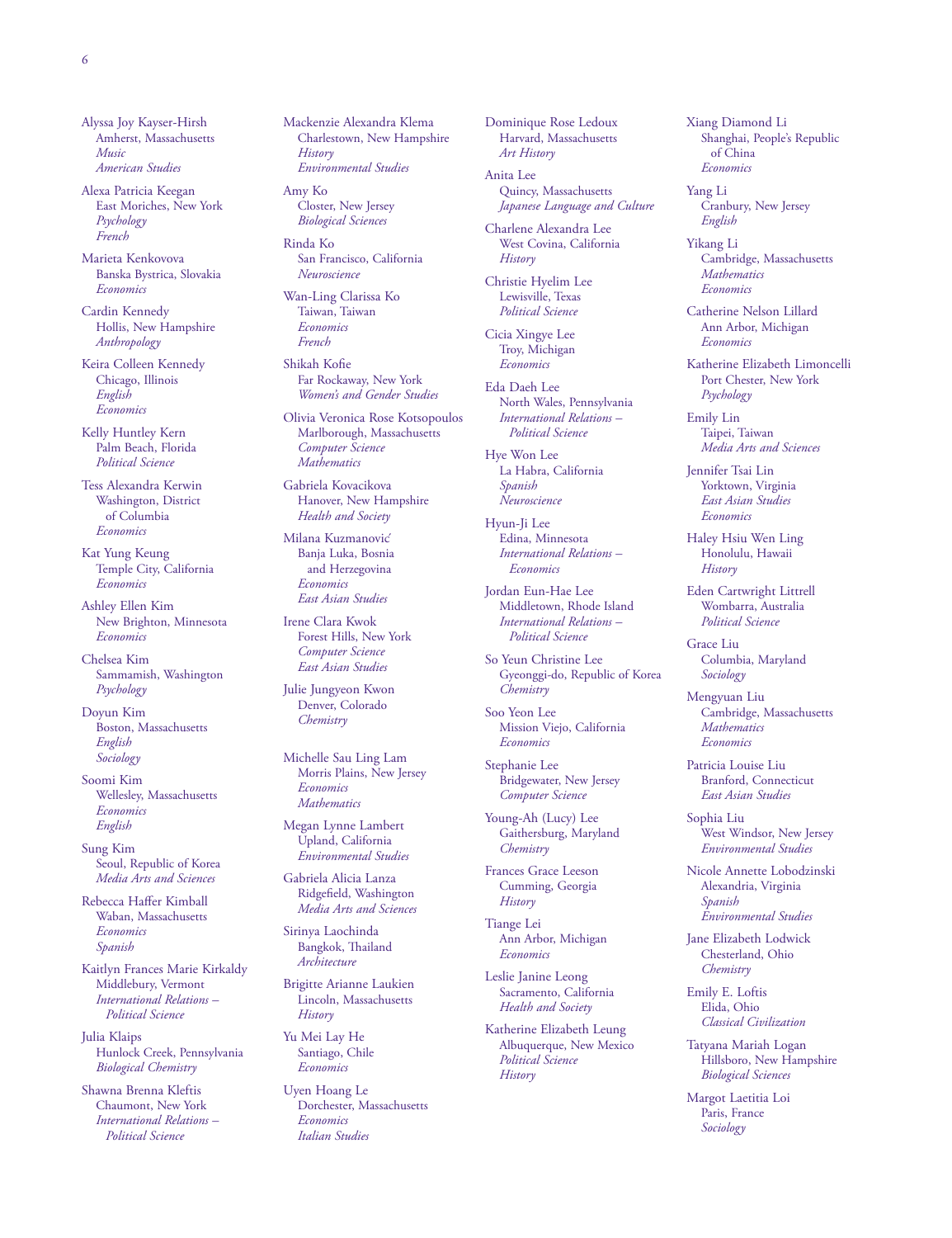Ana Lomtadze Tbilisi, Georgia *Cinema and Media Studies Political Science*

Kate Maria Lonergan Los Altos, California *Economics*

Alexandra Lopez-Vila Woodbridge, Connecticut *Economics Spanish*

Meagan Elizabeth Lotze Bakersfield, California *Political Science Environmental Studies*

Lucie Elizabeth Lozinski Stockton, New Jersey *English and Creative Writing*

Kara Yue Lu Fremont, California *Biological Sciences*

Rebecca Paine Lucas Chicago, Illinois *Political Science*

Valerie Jean Ludorf Hopkinton, Massachusetts *International Relations – Economics*

Shirin Maani Chicago, Illinois *Cognitive and Linguistic Sciences*

Mika Joanne Maeda Lexington, Massachusetts *Neuroscience*

Marisa D. Mahlenkamp Wellesley, Massachusetts *Economics French*

Sarah Noor Mahmood Hicksville, New York *Political Science*

Bettina Andrea Makalintal Hatboro, Pennsylvania *Women's and Gender Studies*

Adiba Gold Manning Roxbury Crossing, Massachusetts *Environmental Studies*

Reffat Jahan Manzur Elmhurst, New York *Economics Physics*

Danielle Yvonne Marburgh Indianapolis, Indiana *Political Science*

Klaudia Marku Shkoder, Albania *Economics*

Lauryn Natalie Martin Miami, Florida *Neuroscience*

Sara Katherine Martin Gorham, Maine *Biological Chemistry*

Thai Catherine Matthews Douglasville, Georgia *English*

Catherine Ann Matulis Charlotte, North Carolina *Physics*

Naureen Mazumdar Dhaka, Bangladesh *Architecture Art History*

Catherine Alison McCandless Durham, North Carolina *Architecture Biological Sciences*

Siri (Navaporn) McClean New York, New York *East Asian Studies*

Margaret Claire McConnell Marietta, Georgia *Psychology*

Kelly Anne McCullagh Pleasantville, New York *English*

Minea Sofia Tamara McCulloch Richmond, Virginia *Health and Society*

Caitlin Mary McGrail Hawthorn Woods, Illinois *Art History*

Nora McKinnell Wantagh, New York *Computer Science Chinese Language and Culture*

Elizabeth McLoughlin East Lyme, Connecticut *Chemistry*

Camilla Ennis Meager Wadsworth, Ohio *Neuroscience*

Sarah Victoria Mejia Allentown, Pennsylvania *Psychology*

Susan Elizabeth Mendrala Boston, Massachusetts *English and Creative Writing*

Emilie Cora Menzel Lilburn, Georgia *English*

Jennifer Elizabeth Migliore Saugus, Massachusetts *American Studies Spanish*

Megan Joy Mills Brockton, Massachusetts *History English*

Yuka Inez Milton Scottsdale, Arizona *Biological Chemistry*

Paige Elizabeth Miranda Simsbury, Connecticut *Neuroscience*

Nora E. Mishanec Schenectady, New York *Psychology*

Esther Raquel Mitrani Miami, Florida *History*

Jenny Rachelle Mittleman Chestnut Hill, Massachusetts *Environmental Studies*

Sophia Mo Westford, Massachusetts *French International Relations – Economics*

Kaden Avery Bellot Mohamed Fresh Meadows, New York *Women's and Gender Studies*

Ava Kathryn Mokhtari Eden Prairie, Minnesota *Biological Chemistry*

Martinique Danielle Moncrieffe Hercules, California *Neuroscience*

Allyn Vivian Morris Fuquay Varina, North Carolina *Neuroscience*

Erin Stefanie Moy Los Angeles, California *Media Arts and Sciences*

Emma Ruth Mrkonic Shawnee Mission, Kansas *Classical Civilization Italian Studies*

Brittany Vaughan Mscisz Topsfield, Massachusetts *Environmental Studies Economics*

Makenna Grace Murray Oakland, California *History*

Crystal Suyeon Myung Diamond Bar, California *Spanish Political Science*

Raji Rao Nagalla Hillsboro, Oregon *Biological Chemistry* Lisa Yejin Nam McLean, Virginia *Peace and Justice Studies*

Prerana Nanda Durham, New Hampshire *Economics*

Sruthi Narayanan Scotch Plains, New Jersey *English Cognitive and Linguistic Sciences*

Keelin Berit Nave Minneapolis, Minnesota *Music*

Nancy Negrete Lynwood, California *Political Science Latin American Studies*

Alison Victoria Noehrbass Richmond, United Kingdom *Political Science Philosophy*

Leigh Elizabeth Nordstrom Medina, Washington *English*

Kayla Natalie Northrop Duluth, Minnesota *Psychology*

Kellyn Patricia O'Brady Livonia, Michigan *Religion*

Rosemary Hyun O'Connor Bloomfield Hills, Michigan *Psychology*

Momoko Ikebe O'Leary Barrington, Illinois *Political Science*

Katherine Cole Obermeyer Mahwah, New Jersey *Media Arts and Sciences*

Johanna Lynn Okerlund Worcester, Massachusetts *Computer Science*

Catherine Mary Oleskewicz Simsbury, Connecticut *Spanish Cognitive and Linguistic Sciences*

Mercedes Taylor Oliva Yuba City, California *Psychology*

Ana Karen Ortiz Fort Worth, Texas *Neuroscience*

Jessica Lauren Osman Coral Springs, Florida *Women's and Gender Studies*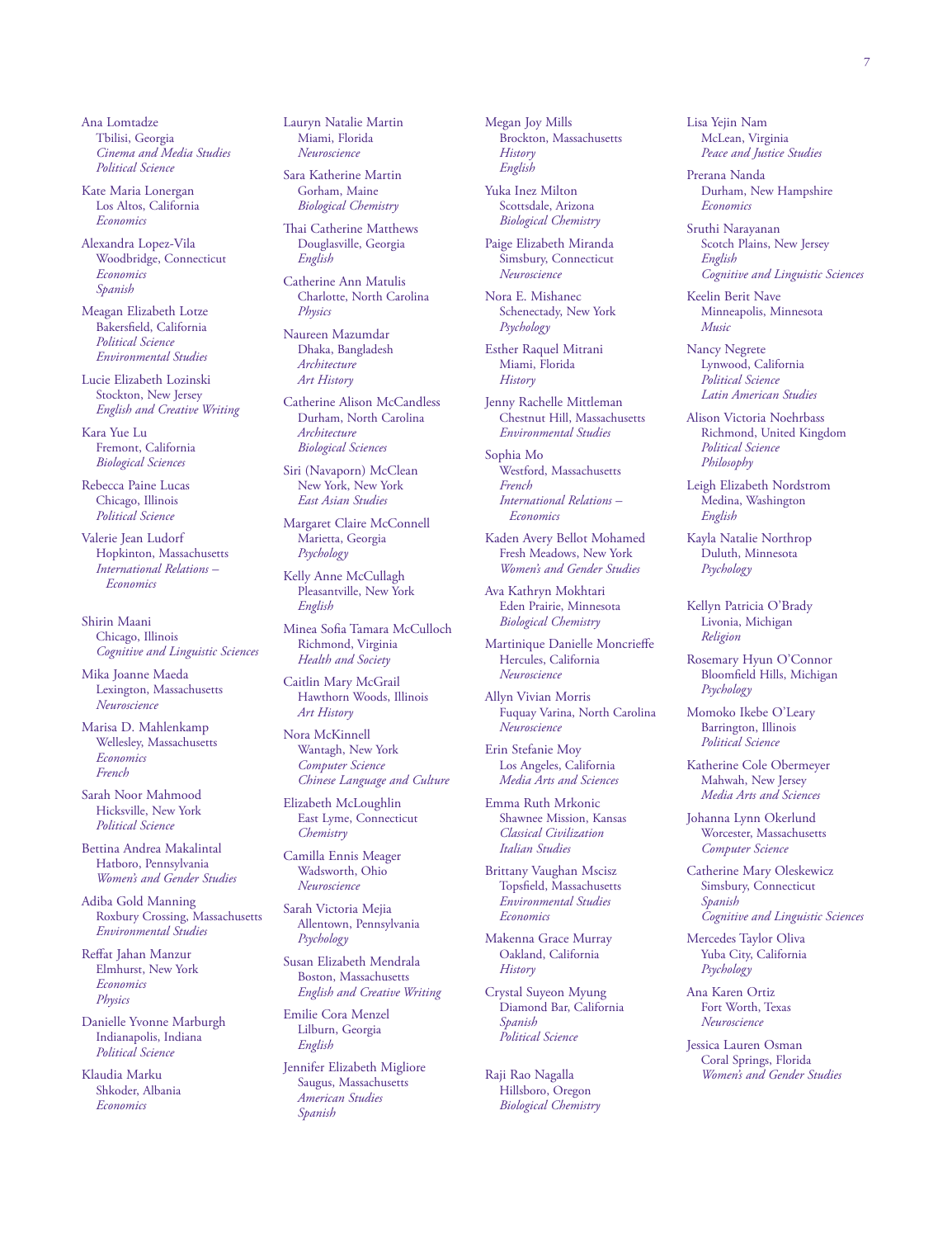Grace Alexandra Owens-Stively Portsmouth, Rhode Island *American Studies Cinema and Media Studies*

Sunny Paik Ramsey, New Jersey *Psychology*

Micaela Elizabeth Palermo Grafton, Massachusetts *Spanish*

Amanda Marie Papakyrikos Fitchburg, Massachusetts *Anthropology Biological Sciences*

Christine Soyoon Park Fort Lee, New Jersey *English*

Seoyeon Park Daejeon, Republic of Korea *Neuroscience*

Jordan Parker *English*

Heather Mae Pearson Wayzata, Minnesota *Anthropology*

Erica Rocio Perez Corona, New York *Psychology*

Lucia Alexandra Perez Woodside, New York *Astrophysics*

Andrea Guadalupe Perez Portillo Richmond, California *Psychology Sociology*

Carrie Jhanee Perna Tampa, Florida *Psychology*

Margaret Jangmi Perry Shelburne, Vermont *Mathematics Computer Science*

Dhivya Perumal Bangalore, India *Neuroscience*

Heather HoSun Petrow Jamaica Plain, Massachusetts *Media Arts and Sciences*

Ngoc Bich Pham Hung Yen, Vietnam *Economics*

Hande Ceylin Piristine Istanbul, Turkey *Neuroscience*

Ana Stephanie Plascencia Casillas San Jose, California *Economics*

Alena Aleksandrovna Plotkin Ashland, Massachusetts *Biological Sciences*

Joanna Emilia Poget Austin, Texas *Cognitive and Linguistic Sciences*

Erin Nicole Pomeroy Sturgeon Bay, Wisconsin *French History*

Alex Christopher Poon McLean, Virginia *Computer Science*

Ashley Jeanette Porras Bethany, Oklahoma *History*

Jeni Nicole Prater Fletcher, Oklahoma *English and Creative Writing*

Brigid Elizabeth Prayson Shaker Heights, Ohio *Psychology*

Elisa Trimarco Prebble Marshfield, Wisconsin *German Studies*

Christine Victoria Prevel Orlando, Florida *Economics Psychology*

Maeghan Maguire Provencher Manchester, New Hampshire *Mathematics*

Caroline Nicole Psutka Granby, Connecticut *Mathematics*

Susan Dolores Puente-Matos Northport, New York *French Chinese Language and Culture*

Elizabeth Rose Pytka Manville, Rhode Island *Political Science*

Helena Wen Qi East Brunswick, New Jersey *Chemistry Physics*

Jane Qu Newton, Massachusetts *Neuroscience*

Tiffany Elizabeth Quan Cincinnati, Ohio *Economics*

Emma Louise Hustead Rackstraw Bethesda, Maryland *International Relations – Economics*

Surabhi Raj Bhandari Kathmandu, Nepal *Political Science*

Deepika Ranjan Meerbusch, Germany *Economics*

Abigail Jacoba Raz Swarthmore, Pennsylvania *Mathematics*

Rachel Freedman Reed Bloomfield Hills, Michigan *Biological Sciences*

Quinn Elizabeth Refer Glen Ellyn, Illinois *Art History*

Huimeng Ren Wellesley, Massachusetts *Economics Peace and Justice Studies*

Helen Grace Ressler Nashville, Tennessee *Astronomy History*

Morvareed Elica Rezaian Bethesda, Maryland *Cognitive and Linguistic Sciences*

Lauren Michelle Richmond Manalapan, New Jersey *Economics Art History*

Christina Marie Rieth Woodbury, Minnesota *Architecture International Relations – History*

Laura Wylie Rigge Emmaus, Pennsylvania *Russian Cognitive and Linguistic Sciences*

Julia Helen Ritsema Iron Mountain, Michigan *Computer Science*

Sara Ro Seoul, Republic of Korea *Economics*

Grace Elizabeth Roberts Costa Mesa, California *Africana Studies American Studies*

Skye Riddell Roberts Ellicott City, Maryland *History Italian Studies*

Amy Michelle Rodriguez Houston, Texas *International Relations – Economics*

Mónica Rodriguez Castañeda Waukegan, Illinois *Psychology*

Connie A. Rojas Maywood, California *Psychology Biological Sciences*

Natalie Oda Rojas Portland, Oregon *International Relations – History*

Michele Frances Ross Wellesley, Massachusetts *Peace and Justice Studies*

Sarah Serback Roundy Hamilton, Massachusetts *Psychology*

Colleen Gayle Royal Natick, Massachusetts *Theatre Studies*

Tess Regan Ruderman Brookline, Massachusetts *Economics*

Bridgid Alice Ruf Southport, Connecticut *Economics Italian Studies*

Heron Esther Russell Richmond, Vermont *Peace and Justice Studies*

Jenna Elizabeth Russo *Philosophy*

Miryam Susana Saad Ensenada, California *Biological Chemistry*

Leah Rachelle Wenzel Sams Irvine, California *Women's and Gender Studies*

Jannet Guadalupe Sánchez Santa Ana, California *Women's and Gender Studies*

Ana Smaranda Sandu Braila, Romania *Computer Science Mathematics*

Nirupama Rathindra Sarathy Stillwater, Oklahoma *Biological Sciences*

Sara Christine Sassone Webster, New York *Political Science*

Brittany Jewel Saunders Holly Springs, North Carolina *Cinema and Media Studies*

Mary-Reid Savoca Framingham, Massachusetts *Economics*

Laura Marlene Schiemichen Naples, Florida *Economics*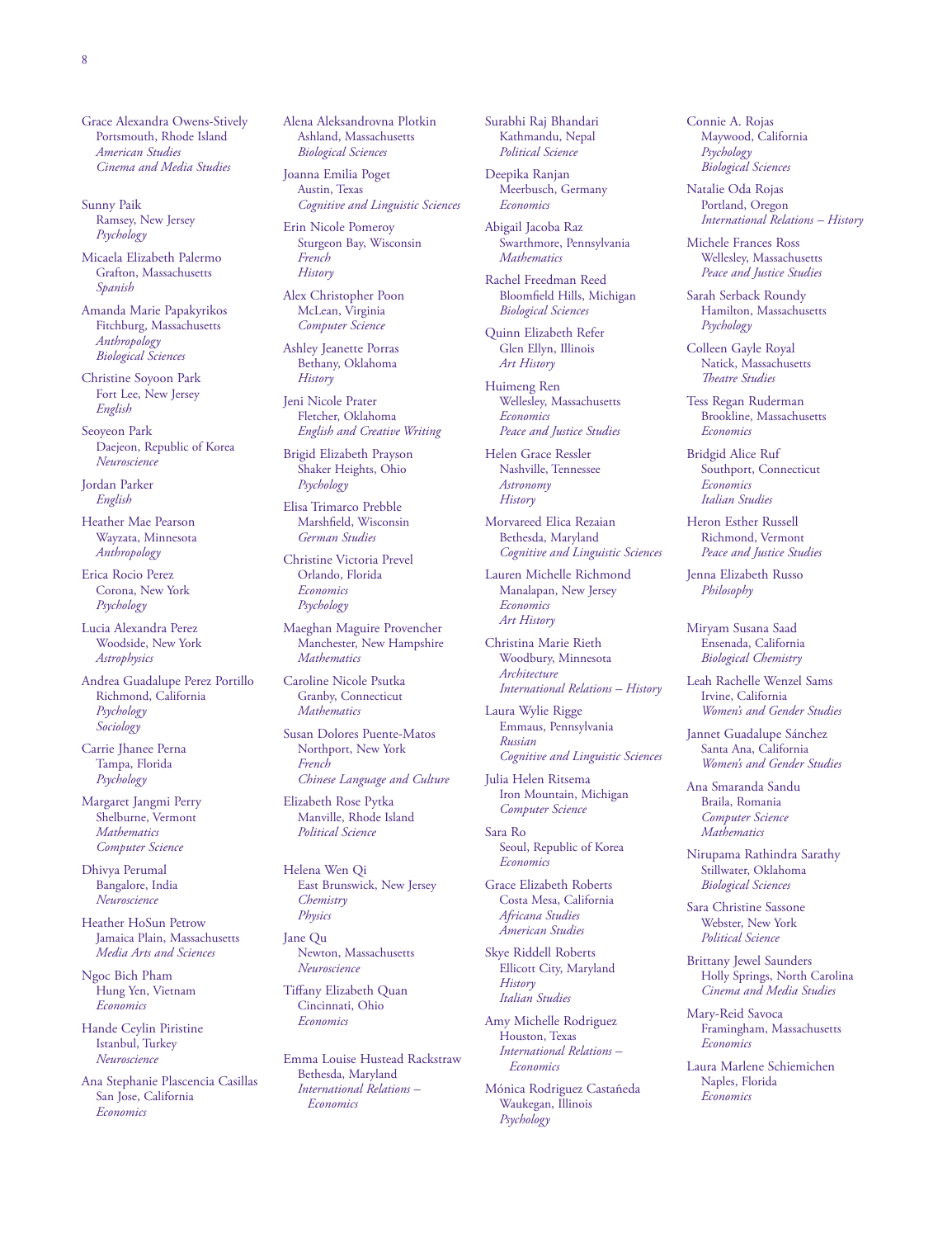Catherine Elizabeth Schirmers Eden Prairie, Minnesota *Biological Sciences*

Diana Hsu Schron Phoenix, Arizona *Mathematics*

Kaitlyn Olivia Schwartz Leavenworth, Kansas *Mathematics*

Talia Sara Schwartz Barrington, Rhode Island *Psychology*

Francys Meredith Scott Campbell, California *Computer Science*

Josie-Dee Seagren Barrington, Illinois *Chinese Language and Culture*

Elsa Maurelle Sebastian Point Baker, Alaska *Environmental Studies*

Nikita Khemraj Sedani Stroudsburg, Pennsylvania *Psychology*

Yoobin Seo Seoul, Republic of Korea *Art History*

Monica Annie Setaruddin Upper Brookville, New York *Psychology Health and Society*

Cosmolyn Taylor Sewell Marietta, Georgia *Economics American Studies*

Esther Shang Cincinnati, Ohio *Architecture*

Chelsea Songyuan Shen Wayne, Pennsylvania *Economics Mathematics*

Cherry Ying Shen South Pasadena, California *Economics Mathematics*

Connie Chi Shen Dublin, Ohio *Economics Political Science*

Wenhua Sheng Beijing, People's Republic of China *Mathematics Economics*

Lindsey Gail Shepardson Owensboro, Kentucky *Women's and Gender Studies Spanish*

Hye Won Shin Daegu, Republic of Korea *Mathematics*

Claire Aimée Shiplett Fredericton, New Brunswick, Canada *Cinema and Media Studies*

Katherine Emily Shulenberger Ashland, Oregon *Chemistry*

Elizabeth Rachael Christina Mae Silvers Los Angeles, California *German Studies*

Asia Christian Sims Memphis, Tennessee *Africana Studies Women's and Gender Studies*

Aishwarya Singh Haryana, India *Economics*

Pongyupa Siribodhi Bangkok, Thailand *Economics*

Kendrick Elaine Smaellie Sandy, Utah *Psychology*

Katherine Anne Smiley Palo Alto, California *Psychology*

Elizabeth Alicia Smith Temecula, California *Political Science Spanish*

Emma Claire Smith Saint Croix, Virgin Islands *Economics Middle Eastern Studies*

Rachel Elizabeth Smith Village of Lakewood, Illinois *Women's and Gender Studies*

Sia Smith-Miyazaki Shikoku, Japan *Sociology*

Zoë Wigoda Sobel Cape Elizabeth, Maine *Psychology*

Hope Alice Somoza Guatemala City, Guatemala *Political Science*

Da Song Shenzhen, Guangdong, People's Republic of China *Economics*

Polina Nikolaevna Soshnin Eagle River, Alaska *Computer Science*

Gladyz Nataly Soto Fullerton, California *Cinema and Media Studies*

Hillary Ann Sowa Mitchellville, Maryland *Biological Sciences Psychology*

Emily Alexandra Sperbeck Centerville, Massachusetts *Psychology*

Rebecca Anne Spilecki Sabattus, Maine *Studio Art*

Angelina Maria Spilios Hollis, New Hampshire *Psychology History*

Lauren Sunita Springer Torrance, California *Psychology*

Leslie Kent Stephens Reno, Nevada *Psychology*

Samantha Marie Stephens Tampa, Florida *Physics*

Sydney Selena Steward Charlotte, North Carolina *Media Arts and Sciences*

Emily Rose Stidsen Andover, Massachusetts *English Theatre Studies*

Hannah Althea Stone Hamden, Connecticut *Chemistry*

Elizabeth Brantigan Stowell Wellesley, Massachusetts *Health and Society*

Rebecca Rosemary Straley Tampa, Florida *Political Science Classical Civilization*

Lillian Lea Stuart Dulles, Virginia *Economics Middle Eastern Studies*

Diana Sarah Su Fullerton, California *English*

Karen Su Wellesley, Massachusetts *Media Arts and Sciences*

Danika Hayes Suggs Sunnyvale, California *Computer Science*

Ji Yen Suh Englewood Cliffs, New Jersey *Biological Sciences*

Liyang (Sophie) Sun Changzhou, People's Republic of China *Economics Mathematics*

Katherine Anne Sundstrom Wyckoff, New Jersey *Music*

Yeeji Sung Bundang, Seongnam, Republic of Korea *Psychology*

Michelle Stefanie Surka Hopkinton, Massachusetts *International Relations – Political Science*

Rachel Swengel Saint Paul, Minnesota *French Cognitive and Linguistic Sciences*

Kendall R. Tada Hilo, Hawaii *Biological Chemistry*

Maria Mohamed Taha Saint Paul, Minnesota *Peace and Justice Studies*

Daraga Tanchookiat Natick, Massachusetts *Economics*

Ginny Tang Amherst, New Hampshire *Mathematics*

Nicole Hong-wei Tay Atlanta, Georgia *English*

Madison Diane Taylor Hillsborough, California *Neuroscience*

Meron Tefera South Orange, New Jersey *Studio Art Art History*

Caroline Katherine Templeton Sarasota, Florida *Geosciences*

Carolyn Tracy Thayer Lancaster, Pennsylvania *Astronomy*

Simone Russell Thibodeau Amherst, Massachusetts *Philosophy*

Yang (Poppy) Tian Shenzhen, People's Republic of China *Political Science Economics*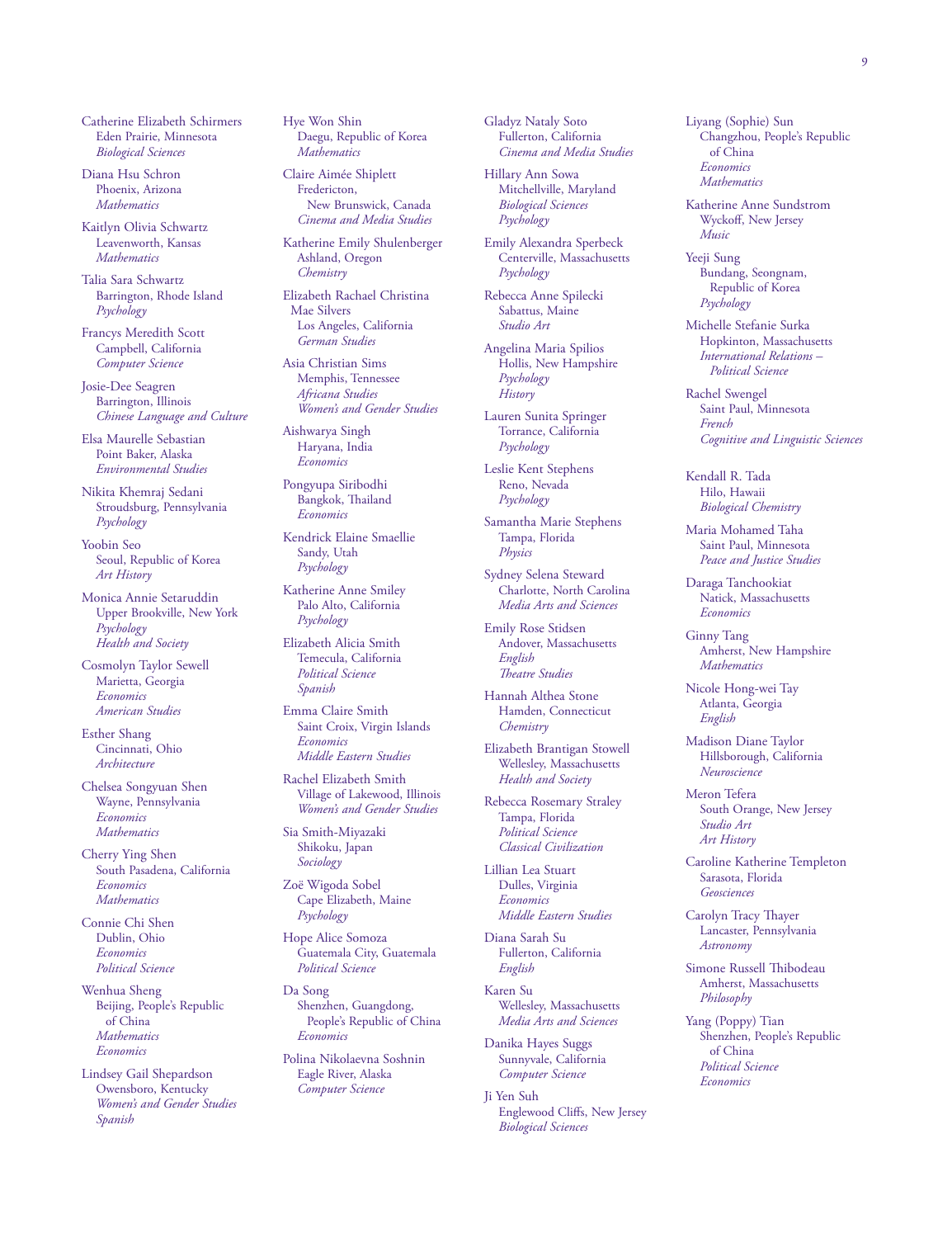Maria Nicolé Yoakum Tilden Seattle, Washington *Mathematics Computer Science*

Kathryn Jo Tingle Sahuarita, Arizona *Psychology*

Laurence Marie Toal Glendale, California *Political Science Computer Science*

Emily Lauren Tohir New Canaan, Connecticut *Media Arts and Sciences*

Lauren Ann Tonti Austintown, Ohio *Political Science Psychology*

Elizabeth Torres Los Angeles, California *Women's and Gender Studies*

Natalie Christine Tran Beaverton, Oregon *Chemistry*

Yesenia Trujillo Los Angeles, California *Computer Science Women's and Gender Studies*

Anna Katrina Tupper-Bridges Walla Walla, Washington *Religion Political Science*

Molly Fahan Tyler Somerville, Massachusetts *American Studies*

Mayrah Wren Udvardi Santa Fe, New Mexico *Environmental Studies Architecture*

Blair Lauren Uhlig Wyckoff, New Jersey *Health and Society*

Hannah Elizabeth Van der Eb Brooksville, Maine *Architecture Spanish*

Anna Christina Van Munching Darien, Connecticut *Psychology*

Elizabeth Marie Vandorpe Roslindale, Massachusetts *Economics French*

Haley Corin Vasquez Middletown, New York *Peace and Justice Studies* Sarah Elise Vaughn Rossville, Georgia *Cognitive and Linguistic Sciences*

Mylena Vazquez Homestead, Florida *Architecture*

Anshula Venkataraman Dubai, United Arab Emirates *Economics*

Lisa Ventura Farmington Hills, Michigan *Computer Science English*

Karina Preeti Verma Pawtucket, Rhode Island *Biological Sciences*

Yaracet Villalobos Los Angeles, California *Spanish History*

Simran Kaur Virk San Juan Capistrano, California *Economics French*

Preeti Viswanathan Clayton, Missouri *Neuroscience Women's and Gender Studies*

Trisha S. Vohra Mumbai, India *Economics*

Jessica Lynne Walker Singapore, Singapore *International Relations – Political Science*

Lauren Eileen Walsh Danvers, Massachusetts *Peace and Justice Studies English*

Annie Wang Naperville, Illinois *Art History Cinema and Media Studies*

Grace Guangxin Wang Ithaca, New York *Psychology Peace and Justice Studies*

Kai Yi Wang Xi'an Shaanxi, People's Republic of China *Economics*

Michelle Chao Wang Bayside, New York *English*

Penny Wang House Springs, Missouri *Chemistry*

Yuzhou Wang Hangzhou, People's Republic of China *Psychology*

Kaisa Lee Wayrynen Ypsilanti, Michigan *Biological Sciences*

Hannah Jacobs Webber Saint Louis, Missouri *Sociology*

Emily Kirk Weddle Brunswick, Maine *Music Art History*

Margaret Elizabeth Wehner San Francisco, California *Biological Sciences*

Margaret Catherine West Middlebury, Vermont *Women's and Gender Studies*

Meghan Ann Whitney Bronxville, New York *Political Science*

Marilynn M. Willey Toledo, Ohio *American Studies*

Alexa Jean Williams South Dennis, Massachusetts *English*

Alexa Linn Williams Alexandria, Virginia *American Studies Political Science*

Dana Marie Williams Rowe, Massachusetts *Biological Sciences*

Melissa Chanel Williams New Orleans, Louisiana *Japanese Language and Culture*

Helen McCarty Willis Schenectady, New York *Economics*

Laura Nicole Willis Baltimore, Maryland *English and Creative Writing*

Emily Lavis Wilson Portland, Oregon *Chemistry*

Emma Donovan Wilson Kennebunk, Maine *Economics*

Kellie Pauline Wo Honolulu, Hawaii *Chemistry*

Amanda Tien-Huang Woo Dublin, Ohio *Biological Chemistry*

Audrey Michele Wozniak Austin, Texas *Music East Asian Studies*

Dania Noelle Wright Tempe, Arizona *Biological Sciences Anthropology*

Mengyu Wu Lexington, Massachusetts *Biological Chemistry*

Wendy Wu Kowloon Tong, Hong Kong SAR, China *Economics Mathematics*

Xinyue Wu Beijing, People's Republic of China *Sociology*

Mai Yer Xiong Saint Paul, Minnesota *Economics Spanish*

Lisa Ann Yagaloff South Windsor, Connecticut *Jewish Studies*

Laura Wing Mei Yan Hong Kong, Hong Kong SAR, China *History Middle Eastern Studies*

Xinyi Yan Shanghai, People's Republic of China *Economics*

Claudina Xing Shu Yang Saint Paul, Minnesota *Philosophy*

Cathleen Yulin Ye Diamond Bar, California *Neuroscience Philosophy*

Farrah Christina Yhee Tenafly, New Jersey *Mathematics*

Catherine Yoon Gyeonggi-do, Republic of Korea *International Relations – Economics*

SooIn Yoon Whittier, California *Sociology*

Asia Bijan Young Oxon Hill, Maryland *Women's and Gender Studies*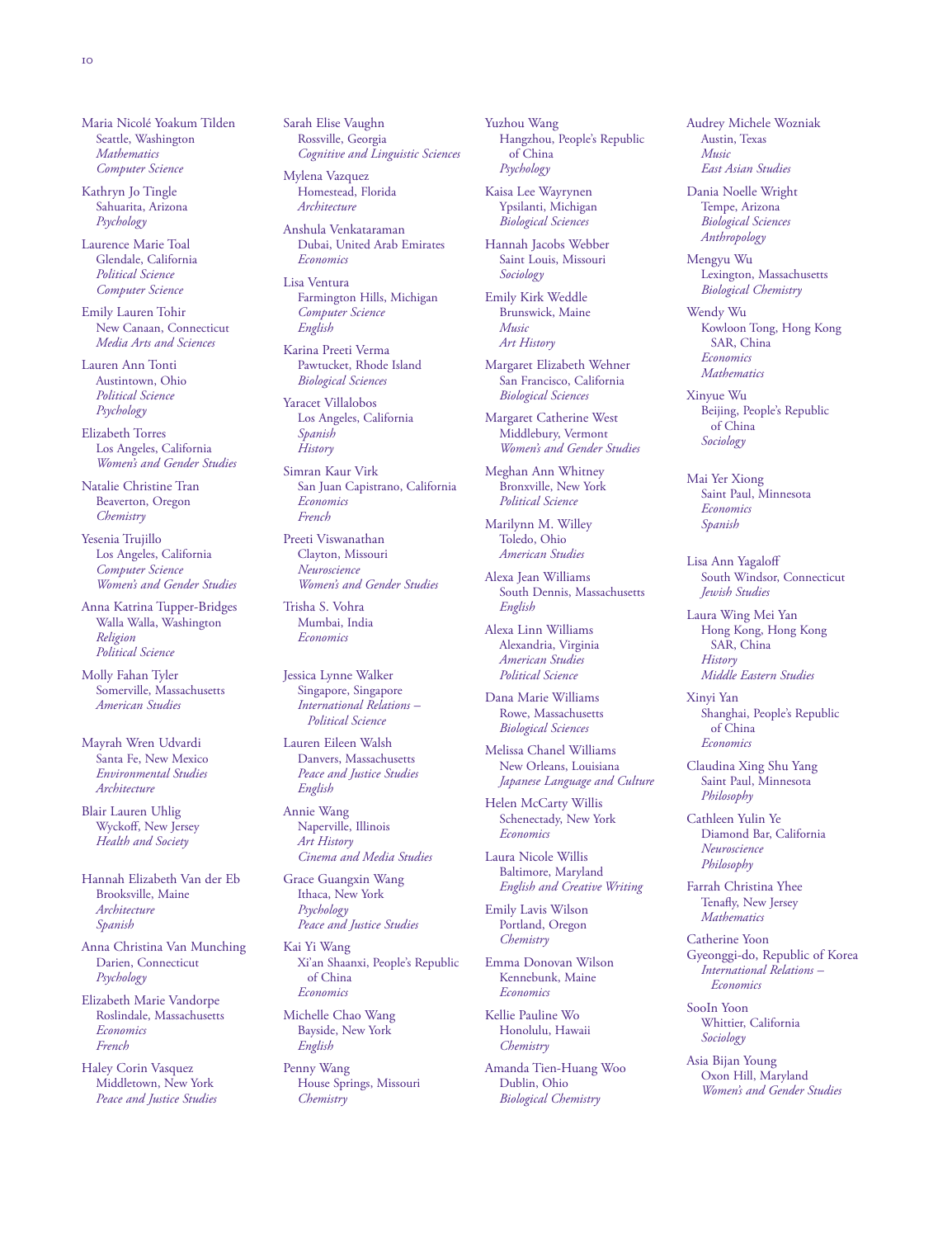Suhyoun Yu Cambridge, Massachusetts *Mathematics*

Zhengyang Yue Shanghai, People's Republic of China *Architecture*

Sydney Briane Zander Frisco, Texas *East Asian Studies*

Julia Hopkins Zaskorski Port Washington, New York *Physics*

Sarah Kamsiah Zemlok West Hartford, Connecticut *Chemistry*

Yujie Zeng Potomac, Maryland *Economics*

Mariana Zepeda Noriega Cuernavaca, Mexico *English and Creative Writing History*

Raquel Noemi Zepeda Hyattsville, Maryland *International Relations – Economics Italian Studies*

HuiJun Zhang Shenzhen, People's Republic of China *Art History Economics*

QiaoLing Zhang Chengdu, People's Republic of China *Economics*

Yuhe Zhang San Francisco, California *International Relations – Economics*

Shiyu Zheng Nashua, New Hampshire *Economics*

Amy Zhou Vernon Hills, Illinois *Chemistry*

April Paula Zhu Ellicott City, Maryland *Environmental Studies*

Qiuyu Zhu Nanjing, People's Republic of China *Economics Computer Science*

Janna Martha Mehdi Zimmermann Framingham, Massachusetts *Environmental Studies*

Allegra Liskya Zoller Berkeley, California *Philosophy French*

This program is not an official Commencement list. It includes students whose degrees are pending based on completion of requirements. The College's official registry for conferral is the student's permanent academic record kept by the Office of the Wellesley College Registrar, Wellesley, Massachusetts 02481.

#### **durant scholars • summa cum laude**

Emily Faith Anderson Ashley Francesca Chin Daisy May Dowdall Lara Nicole Gechijian Michaela Rachel Haffner Anastasia Tianqi Hou

Charlotte Jude Hulme Olivia Veronica Rose Kotsopoulos Mengyuan Liu Kara Yue Lu Elizabeth McLoughlin Sophia Mo

Amanda Marie Papakyrikos Ana Smaranda Sandu Wenhua Sheng Emily Alexandra Sperbeck Hannah Althea Stone Liyang (Sophie) Sun

Yeeji Sung Simone Russell Thibodeau Helen McCarty Willis

#### **durant scholars • magna cum laude**

Gabriella Marie Andriulli Michelle Jing Bai Olivia Anne Baker Leigh Spencer Barton Jacquelyn Elizabeth Blum Caeden Lahr Brynie Christine Elizabeth Campbell Christine Elise Chen Arielle Annette Concilio Erin Marie Connolly Sara Domenica Del Balzo Beatrice Grace Denham Samantha Jean Flattery Nicole Ordonez Francisco Stephanie Lydia Gall Caroline Alice Gallagher

Hayley Thompson Goydan Cassie Guo Nayni Gupta Sookyo Jeong Maria Jun Alyssa Joy Kayser-Hirsh Tess Alexandra Kerwin Soomi Kim Shawna Brenna Kleftis Mackenzie Alexandra Klema Irene Clara Kwok Charlene Alexandra Lee Yikang Li Katherine Elizabeth Limoncelli Mika Joanne Maeda Sarah Noor Mahmood

Catherine Ann Matulis Raji Rao Nagalla Heather HoSun Petrow Brigid Elizabeth Prayson Elisa Trimarco Prebble Helena Wen Qi Jane Qu Emma Louise Hustead Rackstraw Abigail Jacoba Raz Sarah Serback Roundy Heron Esther Russell Claire Aimée Shiplett Katherine Anne Smiley Emma Claire Smith Da Song Rebecca Anne Spilecki

Angelina Maria Spilios Samantha Marie Stephens Kendall R. Tada Anna Katrina Tupper-Bridges Mayrah Wren Udvardi Haley Corin Vasquez Yuzhou Wang Audrey Michele Wozniak Wendy Wu Lisa Ann Yagaloff Laura Wing Mei Yan Farrah Christina Yhee SooIn Yoon QiaoLing Zhang April Paula Zhu Qiuyu Zhu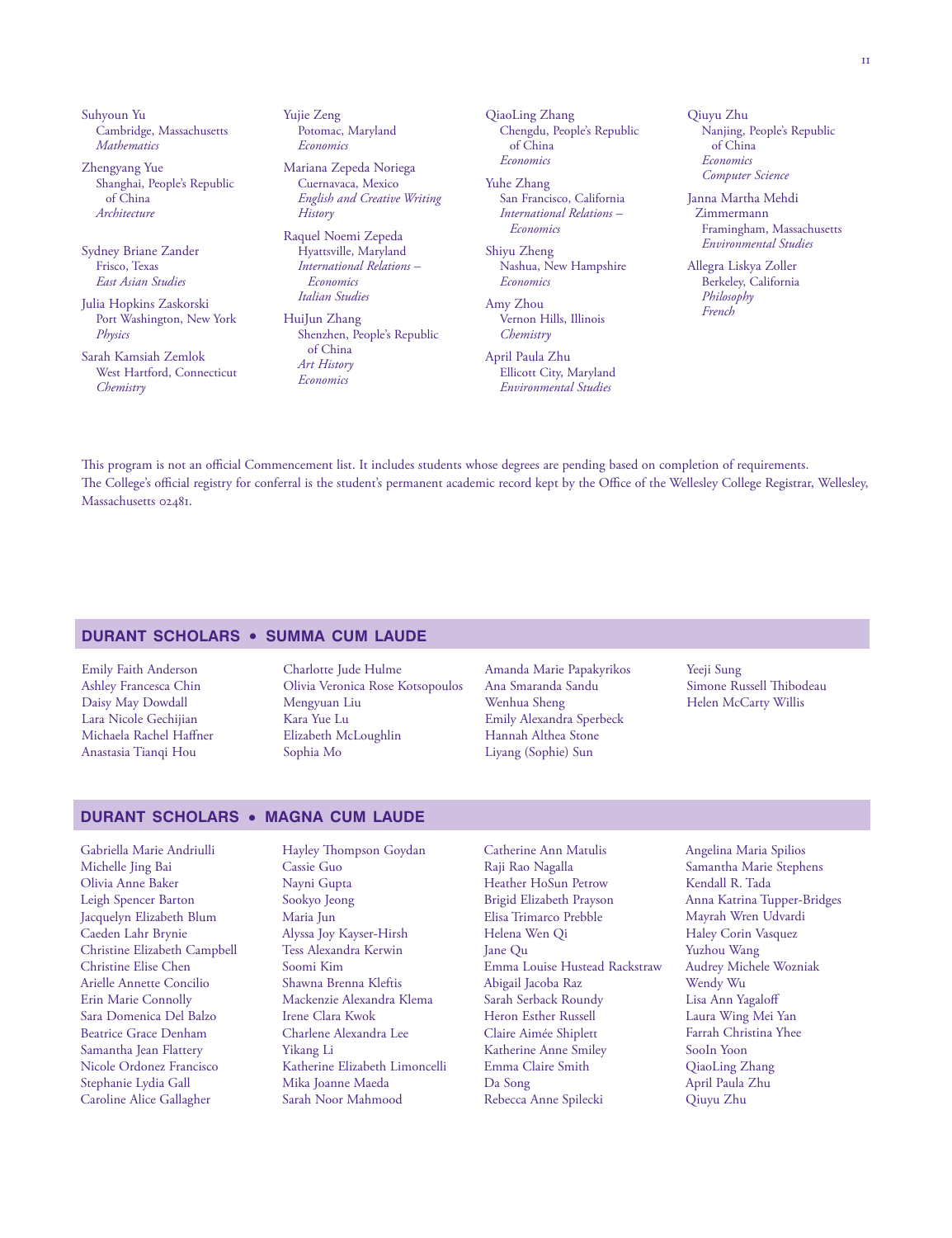#### **wellesley college scholars • cum laude**

Madelaine Rebecca Abel Julia Nozomi Adams Sarena Lin Shan Ahmad Michelle Maria Al-Ferzly Asha Albuquerque Alyssa Fae Bacay Andrea Jung Bae Ellen Margaret Bechtel April Adele Bello Victoria Allamanda Bledsoe Shira Elyse Greenstein Bleicher Mavis Dufie Boamah Kaitlin Shea Bohon Madeline Burke Buckley Samantha Grace Burke Jinyoung Byun Mary Elizabeth Carter Julie Ellen Censullo Karishma Chadha Wendy Chen Kathryn Lockwood Clark Sydney Shailo Cusack Vivian Yang Dai Erin Louise Davis Kalina Yingnan Deng Helen Field Driftmier

Katherine Wade Eyring Gabriella Floreen Freda Joanna Guadalupe Garcia Alexandra Lauryn Geffrey Sarah Winspear Merriam George Lelia Gabriela Gessner Erin Kristin Golden Jessica Priscila Gonzalez Kristen Louise Green Caitlin Jo Greenhill Caldera Alexandra Magdalena Grzywna Anika Maya Guha Sarah Alana Halbert Hannah Elizabeth Herde Kelsey Nicole Heroux Imani Caroline Higginson Chusa Celine Hu Justyna Jakubaszek Anjali Lea Kayal Kat Yung Keung Kaitlyn Frances Marie Kirkaldy Amy Ko Milana Kuzmanovic´ Michelle Sau Ling Lam Dominique Rose Ledoux Cicia Xingye Lee

Jordan Eun-Hae Lee So Yeun Christine Lee Soo Yeon Lee Young-Ah (Lucy) Lee Frances Grace Leeson Jennifer Tsai Lin Haley Hsiu Wen Ling Sophia Liu Nicole Annette Lobodzinski Ana Lomtadze Rebecca Paine Lucas Sara Katherine Martin Thai Catherine Matthews Naureen Mazumdar Kelly Anne McCullagh Camilla Ennis Meager Emilie Cora Menzel Jennifer Elizabeth Migliore Emma Ruth Mrkonic Makenna Grace Murray Crystal Suyeon Myung Lisa Yejin Nam Prerana Nanda Joanna Emilia Poget Christine Victoria Prevel Deepika Ranjan

Skye Riddell Roberts Connie A. Rojas Jenna Elizabeth Russo Miryam Susana Saad Sara Christine Sassone Chelsea Songyuan Shen Cherry Ying Shen Connie Chi Shen Katherine Emily Shulenberger Sia Smith-Miyazaki Leslie Kent Stephens Karen Su Ji Yen Suh Katherine Anne Sundstrom Yang (Poppy) Tian Karina Preeti Verma Jessica Lynne Walker Annie Wang Grace Guangxin Wang Emily Kirk Weddle Marilynn M. Willey Dania Noelle Wright Mengyu Wu Xinyi Yan Zhengyang Yue

#### **phi beta kappa**

Emily Faith Anderson Michelle Jing Bai Olivia Anne Baker Leigh Spencer Barton Caeden Lahr Brynie Christine Elizabeth Campbell Christine Elise Chen Ashley Francesca Chin Arielle Annette Concilio Erin Marie Connolly Sara Domenica Del Balzo Beatrice Grace Denham Samantha Jean Flattery Stephanie Lydia Gall Caroline Alice Gallagher Lara Nicole Gechijian Michaela Rachel Haffner Anastasia Tianqi Hou

Charlotte Jude Hulme Sookyo Jeong Maria Jun Alyssa Joy Kayser-Hirsh Soomi Kim Shawna Brenna Kleftis Mackenzie Alexandra Klema Olivia Veronica Rose Kotsopoulos Irene Clara Kwok Michelle Sau Ling Lam Yikang Li Katherine Elizabeth Limoncelli Lucie Elizabeth Lozinski Kara Yue Lu Elizabeth McLoughlin Camilla Ennis Meager Sophia Mo Emma Ruth Mrkonic

- Raji Rao Nagalla Amanda Marie Papakyrikos Helena Wen Qi Jane Qu Emma Louise Hustead Rackstraw Abigail Jacoba Raz Sarah Serback Roundy Heron Esther Russell Ana Smaranda Sandu Sara Christine Sassone Claire Aimée Shiplett Katherine Anne Smiley Da Song Emily Alexandra Sperbeck Rebecca Anne Spilecki Angelina Maria Spilios Hannah Althea Stone Karen Su
- Liyang (Sophie) Sun Yeeji Sung Kendall R. Tada Simone Russell Thibodeau Mayrah Wren Udvardi Helen McCarty Willis Audrey Michele Wozniak Wendy Wu Lisa Ann Yagaloff Laura Wing Mei Yan Farrah Christina Yhee SooIn Yoon Suhyoun Yu QiaoLing Zhang Qiuyu Zhu

#### **students nominated for membership in sigma xi**

Madelaine Rebecca Abel Emily Faith Anderson Alyssa Fae Bacay Andrea Jung Bae Doris Chaya Berman Jacquelyn Elizabeth Blum Mavis Dufie Boamah Kaitlin Shea Bohon Karishma Chadha Adrienne Chloe Cheng Erin Marie Connolly

Melissa Marie D'Andrea Bao-Minh Thi Dang Karin Darakananda Katherine Wade Eyring Monica Starr Feldman Sarah Danielle Finkelstein Lara Nicole Gechijian Alexandra Lauryn Geffrey Sarah Winspear Merriam George Anika Maya Guha Rosa Imelda Guzman

Rachel Lee Harris Nicole Elise Hatem Hannah Elizabeth Herde Victoria M. Hills Jiun-Yiing Hu Karalyn Anne Indrelie Justyna Jakubaszek Janet Won Jeong Amyeo Afroz Jereen Diana Daoxing Jing Maria Jun

Abigail Jane Kanyer Kellen Marie Kartub Anjali Lea Kayal Julia Klaips Amy Ko Julie Jungyeon Kwon Young-Ah (Lucy) Lee Katherine Elizabeth Limoncelli Jane Elizabeth Lodwick Sara Katherine Martin Catherine Ann Matulis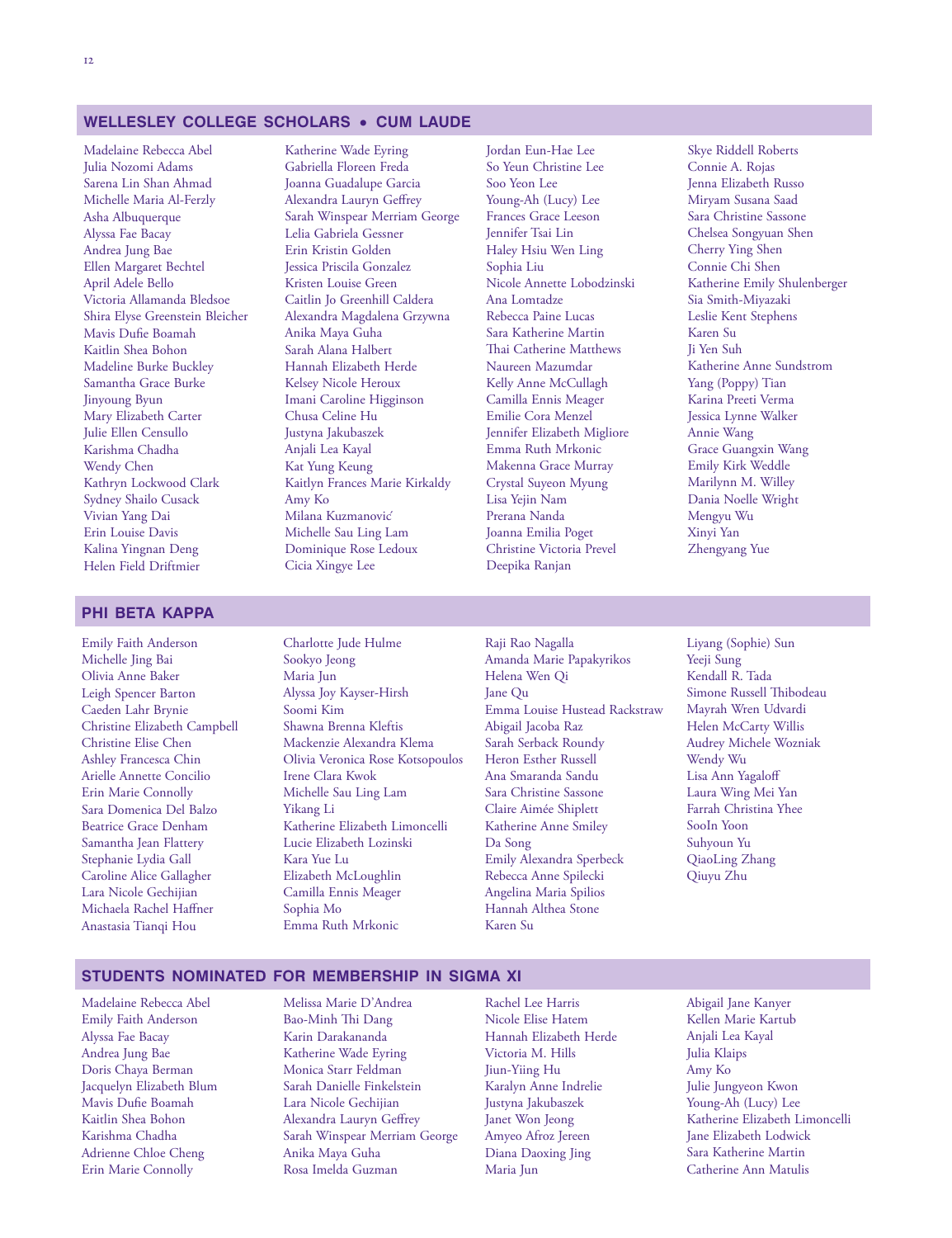Elizabeth McLoughlin Allyn Vivian Morris Raji Rao Nagalla Johanna Lynn Okerlund Amanda Marie Papakyrikos Lucia Alexandra Perez Brigid Elizabeth Prayson Helena Wen Qi

#### **honors in the major**

Madelaine Rebecca Abel *Psychology*

Emily Faith Anderson *Cognitive and Linguistic Sciences*

Andrea Jung Bae *Neuroscience*

Doris Chaya Berman *Chemistry*

Jacquelyn Elizabeth Blum *Chemistry*

Mavis Dufie Boamah *Chemistry*

Laura Elizabeth Bruno *Italian Studies*

Madeline Burke Buckley *American Studies*

Karishma Chadha *Computer Science*

Lauren Elise Chen *English*

Wendy Chen *Studio Art English and Creative Writing*

Kendall Ann Clites *Music*

Sydney Shailo Cusack *English*

Vivian Yang Dai *American Studies*

Karin Darakananda *Biological Sciences*

Sara Domenica Del Balzo *Spanish*

Daisy May Dowdall *History*

Katherine Wade Eyring *Neuroscience*

Jiaqi Fan *History*

Monica Starr Feldman *Computer Science*

Sarah Danielle Finkelstein *Neuroscience*

Stephanie Lydia Gall *English*

Lara Nicole Gechijian *Biological Chemistry*

Abigail Jacoba Raz Rachel Freedman Reed Helen Grace Ressler Connie A. Rojas Sarah Serback Roundy Miryam Susana Saad Ana Smaranda Sandu Talia Sara Schwartz

Alexandra Lauryn Geffrey

Michaela Rachel Haffner *Art History* Xiaolu Han

*East Asian Studies* Hannah Elizabeth Herde

Kelsey Nicole Heroux *Sociology*

Charlotte Jude Hulme *Political Science* Michiko Ozawa Inouye

*Physics*

*Music*

Justyna Jakubaszek *Psychology* Sookyo Jeong *Economics*

*Sociology* Anjali Lea Kayal *Mathematics* Rebecca Haffer Kimball

*Spanish* Amy Ko

*Biological Sciences* Julie Jungyeon Kwon *Chemistry*

Michelle Sau Ling Lam *Economics* Jordan Eun-Hae Lee *International Relations – Political Science* Young-Ah (Lucy) Lee *Chemistry* Frances Grace Leeson *History* Yikang Li *Economics*

Eden Cartwright Littrell *Political Science*

Morgan Grace Johnstonbaugh

Sarah Winspear Merriam George

*Chemistry*

*Geosciences* Caroline Jael Golub *Sociology*

Monica Annie Setaruddin Katherine Emily Shulenberger Zoë Wigoda Sobel Lauren Sunita Springer Hannah Althea Stone Kendall R. Tada Caroline Katherine Templeton Carolyn Tracy Thayer

Karina Preeti Verma Penny Wang Emily Lavis Wilson Farrah Christina Yhee Sarah Kamsiah Zemlok

Mengyuan Liu *Economics*

Jane Elizabeth Lodwick *Chemistry*

Ana Lomtadze *Cinema and Media Studies*

Rebecca Paine Lucas *Political Science*

Sarah Noor Mahmood *Political Science*

Sara Katherine Martin *Biological Chemistry*

Catherine Ann Matulis *Physics*

Kelly Anne McCullagh *English* Elizabeth McLoughlin

*Chemistry*

Emilie Cora Menzel *English and Creative Writing*

Sophia Mo *French*

Allyn Vivian Morris *Neuroscience*

Raji Rao Nagalla *Biological Chemistry*

Prerana Nanda *Economics*

Johanna Lynn Okerlund *Computer Science*

Amanda Marie Papakyrikos *Anthropology*

Heather Mae Pearson *Anthropology*

Heather HoSun Petrow *Media Arts and Sciences*

Brigid Elizabeth Prayson *Psychology*

Helena Wen Qi *Chemistry*

Emma Louise Hustead Rackstraw *International Relations – Economics*

Abigail Jacoba Raz *Mathematics*

Lauren Michelle Richmond *Art History*

Miryam Susana Saad *Biological Chemistry*

Leah Rachelle Wenzel Sams *Women's and Gender Studies*

Ana Smaranda Sandu *Mathematics*

Katherine Emily Shulenberger *Chemistry*

Liyang (Sophie) Sun *Economics*

Katherine Anne Sundstrom *Music*

Caroline Katherine Templeton *Geosciences*

Simone Russell Thibodeau *Philosophy*

Laurence Marie Toal *Political Science*

Anna Katrina Tupper-Bridges *Religion*

Mayrah Wren Udvardi *Environmental Studies*

Lisa Ventura *English and Creative Writing*

Annie Wang *Cinema and Media Studies*

Emily Kirk Weddle *Music*

Marilynn M. Willey *American Studies*

Helen McCarty Willis *Economics*

Emily Lavis Wilson *Chemistry*

Audrey Michele Wozniak *Music*

Wendy Wu *Economics*

Laura Wing Mei Yan *History*

Farrah Christina Yhee *Mathematics*

Sarah Kamsiah Zemlok *Chemistry*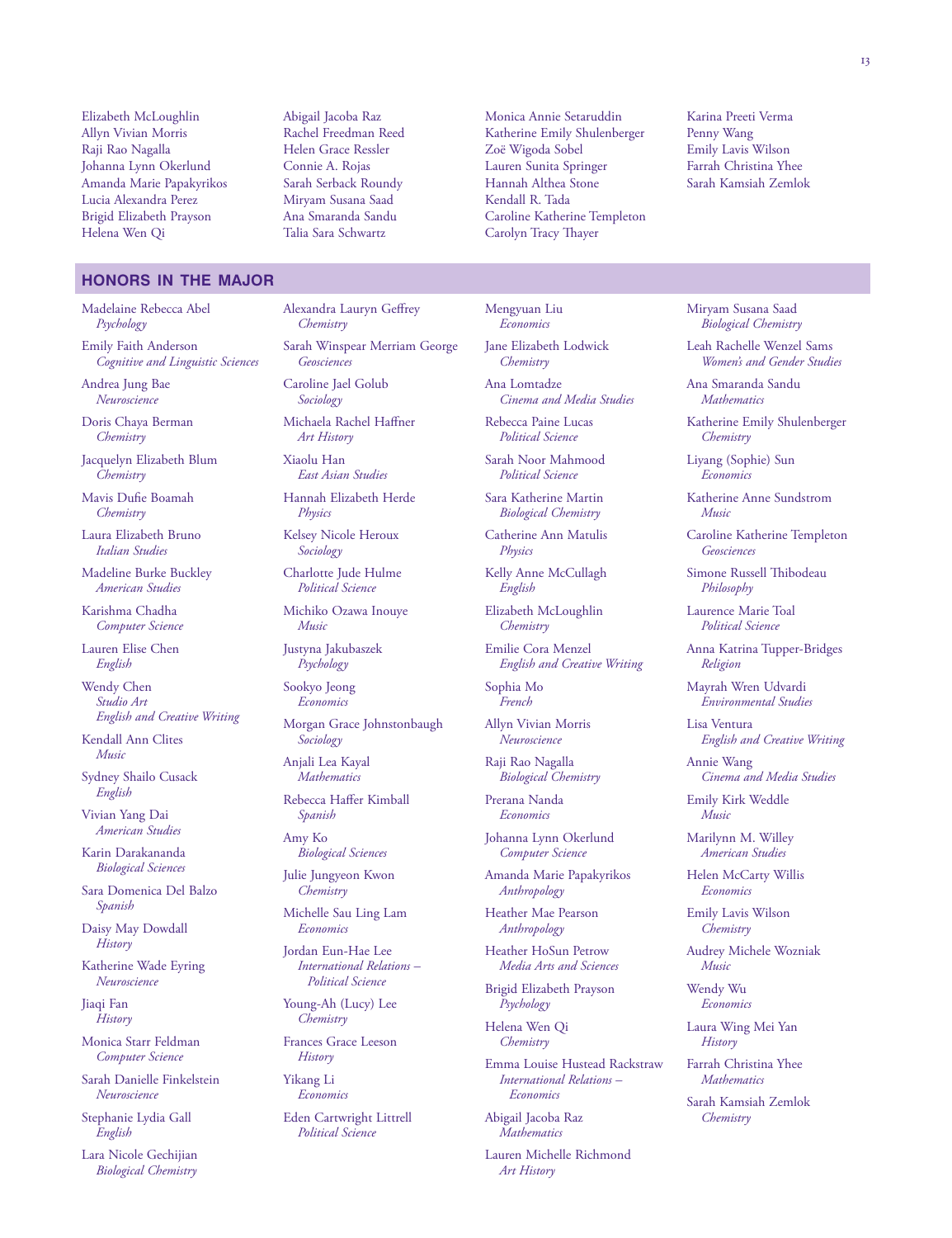#### **senior prizes**

**The Academy of American Poets Award** Wendy Chen Emilie Cora Menzel Jeni Nicole Prater

**The Judith Adams '75 Prize for Premedical Students** Raji Rao Nagalla

**The Lucy Branch Allen Prize** Karin Darakananda

**The Alpha Kappa Delta Award for Distinction in Sociology** Kelsey Nicole Heroux Morgan Grace Johnstonbaugh

**The Jean Anyon Prize** April Adele Bello

**The Paul R. Barstow Award for Theatrical Excellence** Kathryn Lockwood Clark

**The Adelaide Niles Belyea Prize in Botany** Andrea Jung Bae

**The Billings Academic Award in Music** Alyssa Joy Kayser-Hirsh Audrey Michele Wozniak

**The Billings Performance Award in Music** Michiko Ozawa Inouye Katherine Anne Sundstrom

**The Ralph H. Bollard Prize for Distinction in American History** Caeden Lahr Brynie

**The Natalie Bolton Faculty Prize in Domestic Economics** Liyang (Sophie) Sun

**The Natalie Bolton Faculty Prize in Econometrics** Catherine Yoon

**The Natalie Bolton Faculty Prize in Economics** Soomi Kim Pongyupa Siribodhi Helen McCarty Willis

**The Natalie Bolton Faculty Prize in International Economics** Emma Louise Hustead Rackstraw

**The Natalie Bolton Student Prize in Economics** Liyang (Sophie) Sun

**The Maria Luisa Bombal Prize in Spanish** Micaela Elizabeth Palermo

**The Cervantes Prize in Spanish** Melissa Marie D'Andrea

**The Chemistry Leadership Award** Kellen Marie Kartub

**The Right Honorable Ann Clwyd, M.P. Prize in Human Rights** Caroline Jael Golub

**The Jean V. Crawford Prize in Chemistry** Mavis Dufie Boamah Hannah Althea Stone

**The Davenport Performance Prize for Acting** Vannessa Kristen Greenleaf

**The Kathryn Davis Prize in Russian Area Studies** Emma Charlotte Farrow

**The Deborah W. Diehl Prize for Distinction in History** Mary Elizabeth Carter Frances Grace Leeson Laura Wing Mei Yan

**The Marjory Stoneman Douglas Prize for Environmental Activism** Mackenzie Alexandra Klema April Paula Zhu

**The John Charles Duncan Prize in Astronomy** Carolyn Tracy Thayer

**The Elizabeth Vogel Falk Prize in German** Elizabeth Rachael Christina Mae Silvers

**The Isabelle Eastman Fisk Performance Prize for Acting** Elizabeth Grace Padien Berdoff

**The Fiske Prize in Biology** Amanda Marie Papakyrikos

**The Phyllis J. Fleming Prize for Distinction in Physics** Hannah Elizabeth Herde Catherine Ann Matulis Helena Wen Qi Samantha Marie Stephens

**The French House Award in Cultural Studies** Chelsey Leigh Phelan Baturin Sophia Mo

**The Friends of Art Prize for Excellence in Studio Art** Wendy Chen Meron Tefera

**The Camilla Chandler Frost Prize in Environmental Studies** Mayrah Wren Udvardi

**The A. Arthur Gottlieb, M.D. Endowed Memorial Prize** Lara Nicole Gechijian Sara Katherine Martin

**The Jorge Guillen Prize in Spanish Studies** Jenna Elizabeth Russo

**The Barbara Barnes Hauptfuhrer Scholar Athlete Award** Leslie Janine Leong

**The Martha Davenport Heard Prize in Mathematics** Anjali Lea Kayal Farrah Christina Yhee

**The Hubel Thesis Prize** Katherine Wade Eyring

**The Zora Neale Hurston Prize** Adjoa Owusuah Boateng Camylle Jade Fleming

**The Hypercube Prize in Chemistry** Helena Wen Qi

**The Jacqueline Award in English Composition** Sruthi Narayanan

**The Japanese Essay Prize** Natalie Oda Rojas Suhyoun Yu

**The Klein Prize in Neuroscience in Memory of Louise Edwards** Mika Joanne Maeda Hande Ceylin Piristine Jane Qu

**The Doctor Leila C. Knox Prize in Biology** Kendall R. Tada

**The Germaine Lafeuille Prize in French** Michaela Rachel Haffner

**The Hubert Weldon Lamb Prize** Christine Elise Chen

**The Joseph Lambie Prize in Economic History** Yikang Li

**The Lingos Prize in the Life Sciences** Julia Nozomi Adams

**The Mary C. Lyons Prize** *FOR WRITING* Christine Elizabeth Campbell Lucie Elizabeth Lozinski Nicole Hong-wei Tay

**The Katharine Malone Scholar** Hannah Althea Stone

**The Barnette Miller Foundation Prize in Writing— Political Science** Hiba Sinan Abdulrazzak

**The Barnette Miller Prize for Distinction in International Relations—History** Emma Charlotte Farrow

**The Gabriela Mistral Prize in Spanish** Crystal Suyeon Myung

**The Northeast Conference on the Teaching of Foreign Languages Award** Joanna Guadalupe Garcia

**The Arthur O. Norton Prize** Kaden Avery Bellot Mohamed

**The Mary White Peterson Prize in Biological Chemistry** Amy Ko

**The Plogsterth Award in Art History** Michaela Rachel Haffner Dominique Rose Ledoux

**The Pushkin Prize** Laura Wylie Rigge

**The chArloTTe PAul reese '38 memoriAl Prize for creATiviTy IN WRITING** Samantha Grace Burke Wendy Chen

Lucie Elizabeth Lozinski Claire Aimée Shiplett

**The Elizabeth Robinson '78 Italian Studies Prize** Bridgid Alice Ruf

**The Eliza Newkirk Rogers Prize for Architecture** Naureen Mazumdar Zhengyang Yue

**The Justina Ruiz-De-Conde Prize** Sara Domenica Del Balzo

**The Allene Lummis Russell Prize in Neuroscience** Kaitlin Shea Bohon

**The JAne hArris schneider '54 Prize for sculPTure** Diana Hsu Schron

**Laura Sperazi Memorial Award for Service** Jinyoung Byun

**The Lewis Atterbury Stimson Prize in Mathematics** Abigail Jacoba Raz Ana Smaranda Sandu

**The Dudley Folk Templeton Memorial Prize in Religious Writing** Julie Ellen Censullo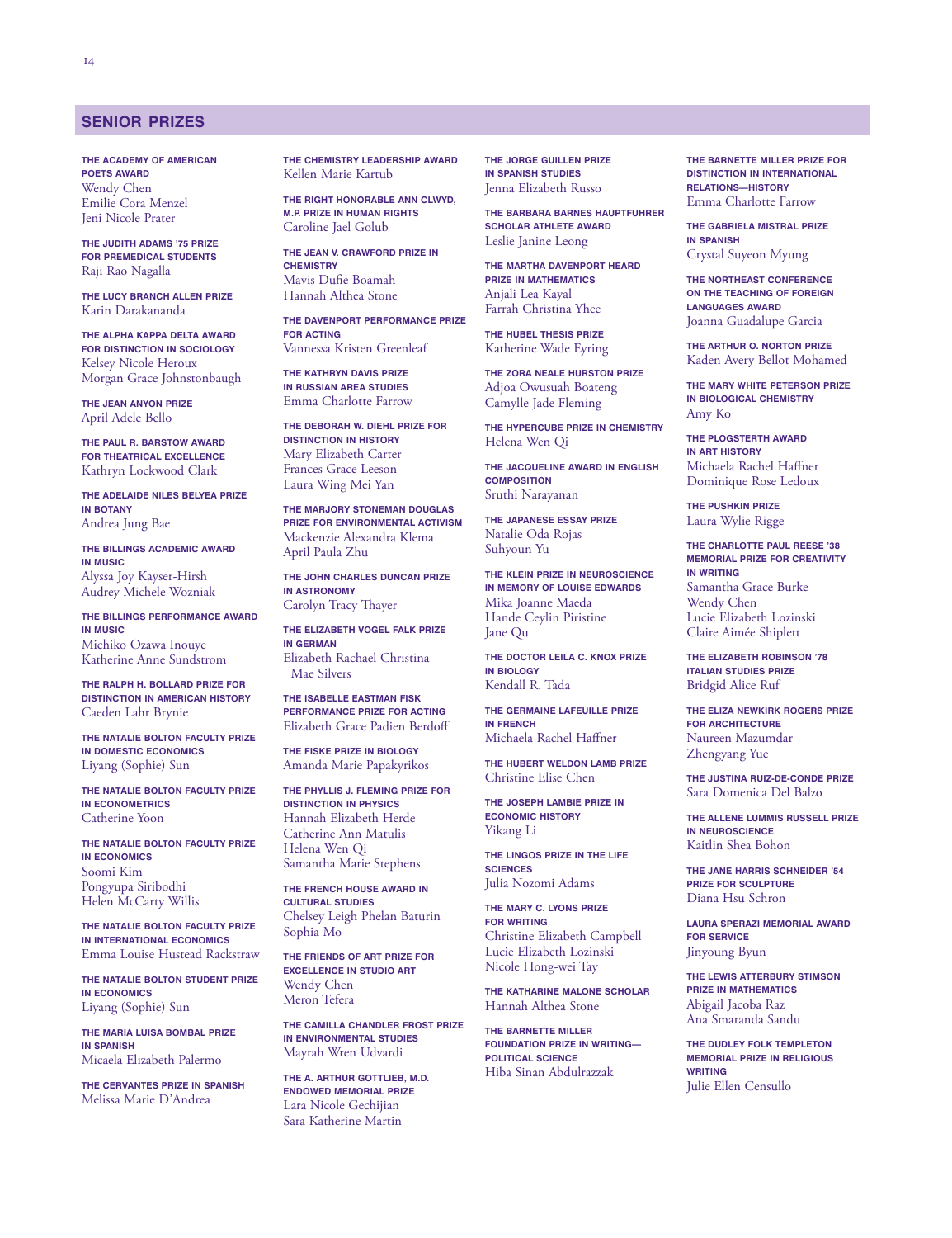**The Three generATions Prize for wriTing in The sciences** Rachel Lee Harris

**The Three Generations Prize for Writing in the Social Sciences** Audrey Michele Wozniak

**The E. Tu Chinese Writing Prize** Helen Cheng Kat Yung Keung Nora McKinnell

*The Wall Street Journal* **Achievement Award** Cristina Louise Ferlauto Anastasia Tianqi Hou

**The Margaret E. Ward Prize in Women's and Gender Studies** Kaden Avery Bellot Mohamed

**The Eleanor Webster Prize** Elizabeth McLoughlin

**The Wellesley College Theatre Award** Chelsea Shea Ennen Colleen Gayle Royal

**The Florence Annette Wing Prize in English** Emilie Cora Menzel Ashley Jeanette Porras Nicole Hong-wei Tay

**The Natalie Wipplinger Prize in German** Samantha Grace Burke Elisa Trimarco Prebble

**The Mary Ann Youngren Memorial Award in Critical Reading** Chelsea Shea Ennen

#### **trustee scholars**

Seniors who have demonstrated exceptional distinction and are candidates for graduate study.

Charlotte Jude Hulme *for graduate study in International Relations*

Ana Lomtadze *for graduate study in Cinema/ Media Studies*

Amanda Maria Papakyrikos *for graduate study in Biology*

Farrah Christina Yhee *for graduate study in Mathematics*

#### **the pamela daniels '59 fellowship**

The Pamela Daniels '59 Fellowship is awarded to an exceptional senior to enable her to carry out an original project that reflects her imagination and ideals as well as her intellect.

Ava Claire Bramson Rosa Imelda Guzman Nora E. Mishanec Zhengyang Yue

#### **the anna and samuel pinanski prize for excellence in teaching**

The Pinanski Teaching Prize is awarded annually to members of **2013 Pinanski Teaching Prize Recipients** the Wellesley College faculty to honor fine teaching. The Prize may be awarded to as many as three members of the faculty each year, preferably one in each of the College's three academic areas: humanities, social sciences, and natural sciences. The Prize recognizes a particular strength, some style or method or course, or some other describable event that has been especially successful. The community does not know the names of the recipients until they are announced at Commencement.

Tracy Gleason *Professor of Psychology*

Lisa Rodensky

*Barbara Morris Caspersen Associate Professor in the Humanities and Associate Professor of English*

Orit Shaer

*Clare Boothe Luce Assistant Professor of Computer Science*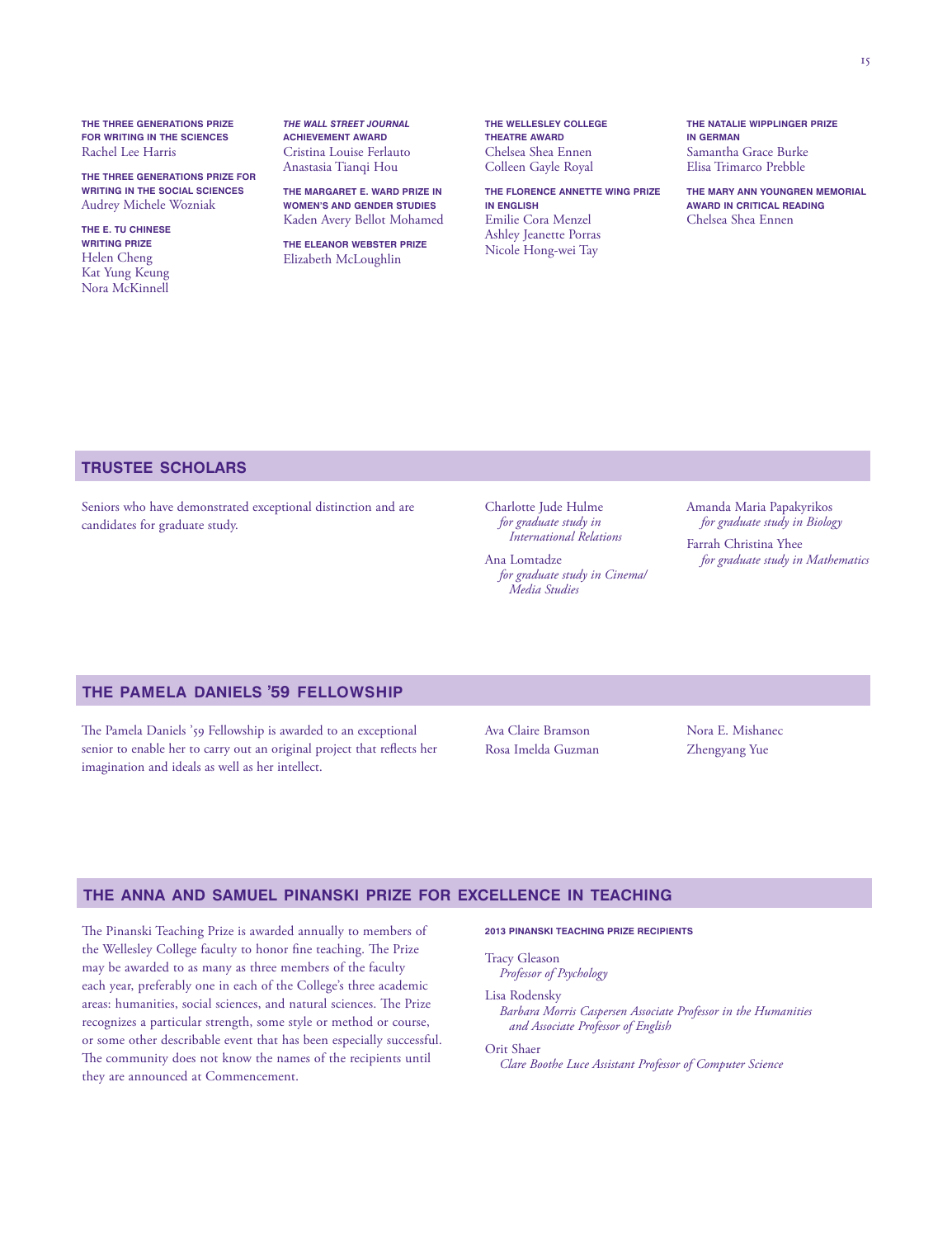#### **alumnae achievement award**

The Alumnae Achievement Award is the highest honor given by the Wellesley College Alumnae Association to alumnae for excellence and distinction in their fields of endeavor. The annual award was first presented in 1970.

Eva Coifman Sommaripa '63 *Organic Farmer, Champion of Sustainable Living*

C. Tracy Orleans '70 *Behavioral Scientist, Public Health Advocate*

#### **prizes awarded to wellesley college alumnae**

**THE SUSAN LEE CAMPBELL MEMORIAL PRIZE FOR GRADUATE STUDY IN THE HEALTH PROFESSIONS**

Megan Townsend '11

**The PEGGY HOWARD Fellowship** Rebecca Cannon Fraenkel '11 Caitlin Kearns '10 Nitya Pandalai Nayar '07

#### **the jerome a. schiff fellowships**

The Jerome A. Schiff Fellowships are intended to support the academic, professional, and personal development of exceptionally talented young persons through programs of undergraduate research.

Emily Faith Anderson *Cognitive and Linguistic Sciences*

Lara Nicole Gechijian *Biological Chemistry*

Michaela Rachel Haffner *Art History*

Hannah Elizabeth Herde *Physics*

Victoria M. Hills *Biological Sciences* Charlotte Jude Hulme *Political Science* 

Young-Ah (Lucy) Lee *Chemistry*

Frances Grace Leeson *History*

Yikang Li *Economics*

Sara Katherine Martin *Biological Chemistry*

Catherine Ann Matulis *Physics*

Sophia Mo *French*

Katherine Anne Sundstrom *Music*

Caroline Katherine Templeton *Geosciences*

Mayrah Wren Udvardi *Environmental Studies* Emily Kirk Weddle *Music*

Helen McCarty Willis *Economics*

**retirements**

Ruth Chang '81 *Trustee 2008 – 2014* Alecia A. DeCoudreaux '76 *Trustee 2002 – 2014*

Edward Hobbs *Professor of Religion 1981 – 2014*

Katherine Stone Kaufmann '67 *Trustee 2002 – 2014*

Sidney R. Knafel *Trustee 1999 – 2014*

Ifeanyi Menkiti *Professor of Philosophy 1973 – 2014*

Patricia J. Williams '73 *Trustee 2003 – 2014*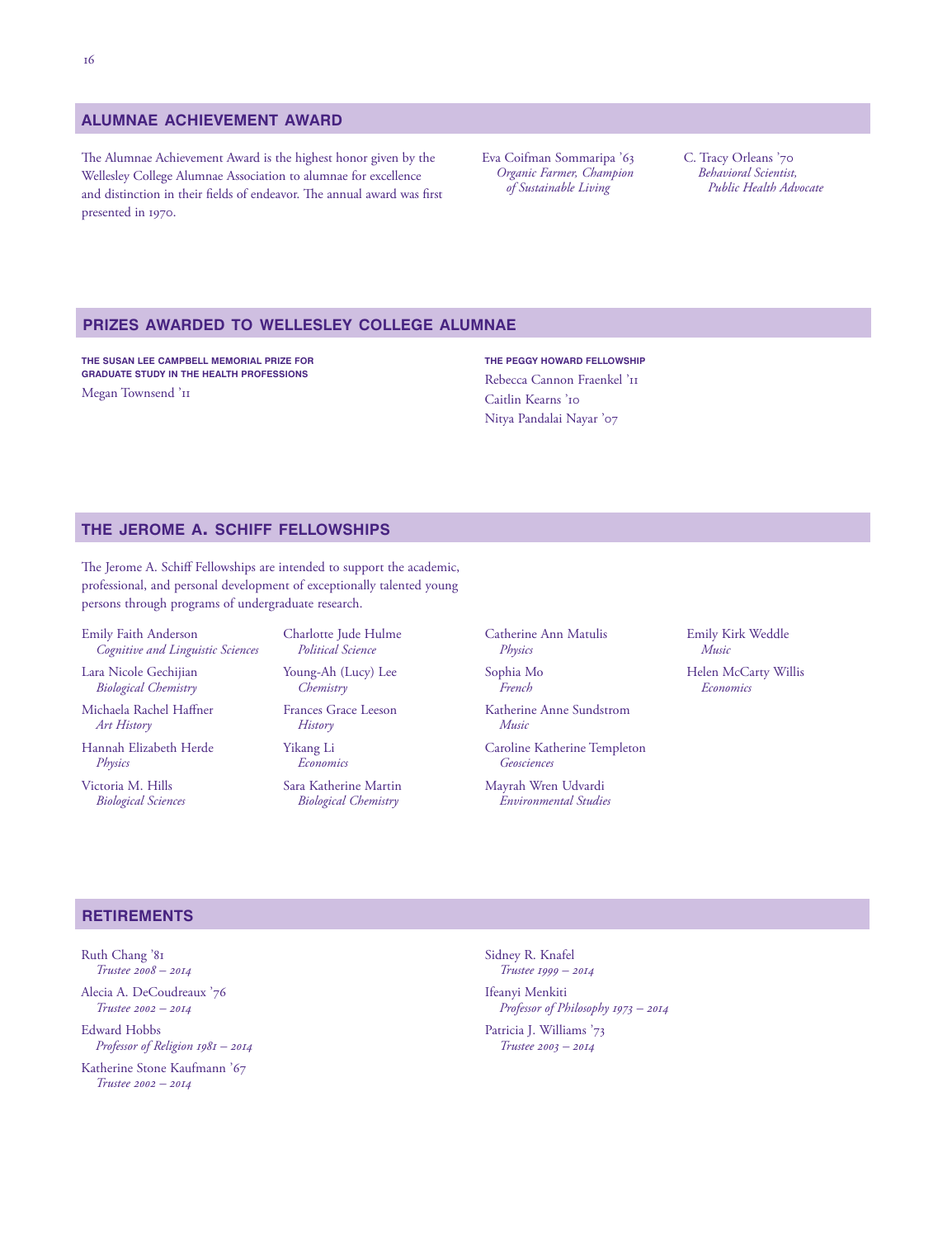#### **graduate fellowships and scholarships awarded by wellesley college to seniors**

**HORTON-HALLOWELL FELLOWSHIP** Amanda Marie Papakyrikos, B.A., Wellesley College, 2014. Biology

**SUSAN RAPPAPORT KNAFEL '52 SCHOLARSHIP FOR FOREIGN STUDY** Charlotte Jude Hulme, B.A., Wellesley College, 2014. International Relations – Cambridge University

#### **SUSAN RAPPAPORT KNAFEL '52 TRAVELING FELLOWSHIP**

Nora E. Mishanec, B.A., Wellesley College, 2014. Edible Insects – The Practice of Entomophagy in Latin America and Asia

**ALICE FREEMAN PALMER FELLOWSHIP**

Farrah Christina Yhee, B.A., Wellesley College, 2014. Mathematics

**MARIA OPASNOV TYLER '52 SCHOLARSHIP IN RUSSIAN STUDIES** Laura Wylie Rigge, B.A., Wellesley College, 2014. Slavic Languages and Literature

#### **graduate fellowships awarded by wellesley college to alumnae**

#### **ANNE LOUISE BARRETT FELLOWSHIP**

Robyn Cynthia Day, B.A., Wellesley College, 2005. Photography

#### **MARGARET FREEMAN BOWERS FELLOWSHIP**

Debbie Jean Chen, B.A., Wellesley College, 2011. Public Policy

#### **EUGENE L. COX FELLOWSHIP**

Carolyn Anne Brunelle, B.A., Wellesley College, 2007. Medieval Islamic Intellectual History

#### **PROFESSOR ELIZABETH F. FISHER FELLOWSHIP**

Madeline Rose Weeks, B.A., Wellesley College, 2011. Geographical Research

#### **HORTON-HALLOWELL FELLOWSHIP**

Jenny (So Yeon) Lee, B.A., Wellesley College, 2009. Linguistics Lamiya Bintee Mowla, B.A., Wellesley College, 2013. Astrophysics Rebecca Richardson, B.A., Wellesley College, 2012. Criminology and Criminal Justice

#### **PEGGY HOWARD FELLOWSHIP IN ECONOMICS**

Rebecca Cannon Fraenkel, B.A., Wellesley College, 2011. Economics Caitlin Kearns, B.A., Wellesley College, 2010. Economics Nitya Pandalai Nayar, B.A., Wellesley College, 2007. Economics

#### **EDNA V. MOFFETT FELLOWSHIP**

Catherine Stilwell Arnold, B.A., Wellesley College, 2010. Early Modern European History

Masa Dikanovic, B.A., Wellesley College, 2010. Public Policy/ International Affairs

#### **KATHRYN CONWAY PREYER FELLOWSHIP**

Jeanine Navarrete, B.A., Wellesley College, 2010. United States History

**VIDA DUTTON SCUDDER FELLOWSHIP**

Claudia Maria Hernandez, B.A., Wellesley College, 2010. School Psychology

**M.A. CARTLAND SHACKFORD MEDICAL FELLOWSHIP** Elana Hayasaka, B.A., Wellesley College, 2002. Medicine

**HARRIET A. SHAW FELLOWSHIP** Zsofia Schweger, B.A., Wellesley College, 2012. Fine Art

#### **MARY ELVIRA STEVENS TRAVELING FELLOWSHIP**

- Janet Foxman, B.A., Wellesley College, 2001. Spain, Morocco, Turkey and Israel: Investigate collective narratives through a study of remarkable civic, spiritual, and monumental spaces with the dual aim of completing her second collection of poems, tentatively titled *Wall with Inscriptions*.
- Katherine Ann Lo, B.A., Wellesley College, 1995. Denmark, Scotland: Experience and research the culture and landscape of medieval Denmark and Scotland in order to enrich the curriculum for my high school students and serve as the foundation for a novel.
- Caroline Kar Woon Poon, B.A., Wellesley College, 2005. Belgium and the Low Countries, northern France, United Kingdom: Travel in Low Countries and study at the Royal Carillon School to enrich my professional practice as a carillonneur and preserve a tradition of artistic ambassadorship between those countries and the U.S.
- Christina Adelaide Satkowski, B.A., Wellesley College, 2007. Egypt, Morocco: An exploration of childhood in communities undergoing political, economic and social change.

#### **SARAH PERRY WOOD MEDICAL FELLOWSHIP**

Amy Louise Winstead, B.A., Wellesley College, 2012. Medicine

#### **FANNY BULLOCK WORKMAN FELLOWSHIP**

Lizi Chen, B.A., Wellesley College, 2013. Economics